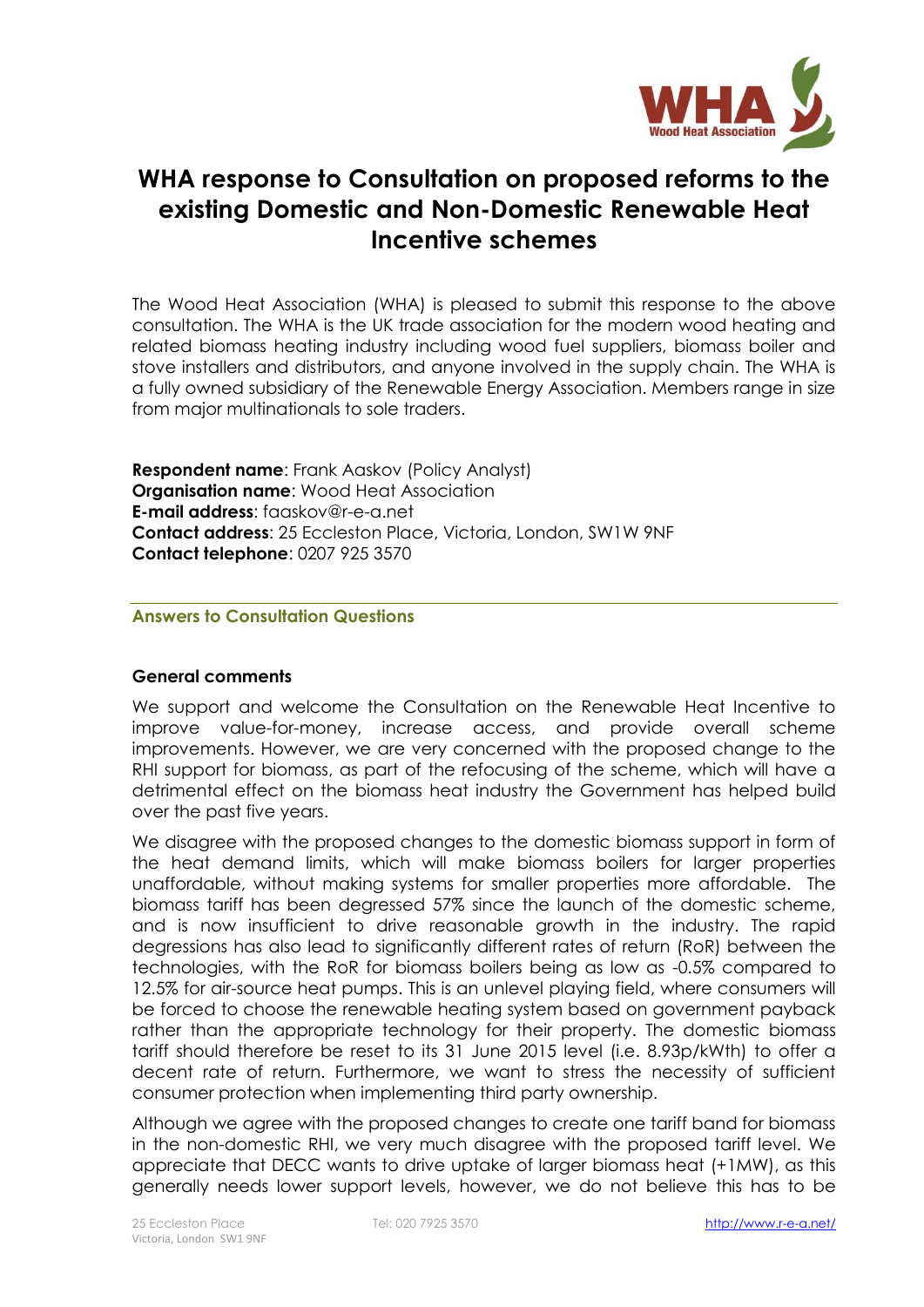

instead of supporting medium and small biomass, which is still very cost-effective compared to other RHI technologies.

We are concerned that the Government is assuming fuel scarcity is an issue for biomass heat, and therefore wants to limit the general uptake of the technology. This is an unfounded concern as there are substantial amount of sustainable biomass available from UK, EU and international sources, and evidence show that the uptake of biomass heat supports increased growth in forests and biomass cultivation.

We believe DECC is taking a great risk by betting so heavily on the significant uptake of large scale biomass in energy intensive industries and for industrial heat and processes. These industries and heat loads have been incredibly difficult to unlock with paybacks of 2-3 year often being necessary to be attractive to these industries. The energy intensive industries are most often connected to the gas grid using 100% gas rather than DECC's assumption of 50% oil/50% gas, and would therefore need a higher tariff than proposed. By not including direct air heating, even fewer industries will be able to use biomass. It is therefore unlikely that 60 large biomass plants will be deployed by 2020/21 and doubtful that DECC will achieve their renewable heat aims by focusing solely on large scale biomass.

Medium and small biomass has delivered 81% of all biomass heat generated and 68% of all heat generated in the RHI, and have been shown to work and be deliverable. The current proposal will jeopardize the considerable efforts the Government has put into supporting training, skills, development of industry standards, and quality of installations, and will have a very harmful effect on the biomass heating industry.

We therefore propose that the Government enable a tariff reform that will support both the large biomass market and the cost-effective medium/small market. Having a credible tariff for medium and small scale biomass, as well as for large biomass, has the benefits of being very affordable, deliverable, supporting nationwide economic and sustainable growth, helping the uptake of local and community based district heating schemes, and spreading the risk of insufficient uptake of the large industrial biomass projects.

*Please note that the main focus of this response will be on wood and biomass heat,*  for further information we refer to the response of our parent association, the *Renewable Energy Association.* 

## **Degression and trigger setting**

#### **1. Do you agree with the proposed policy approach for degression and trigger setting? Yes / No. Please provide evidence to support your answer.**

We are extremely concerned with the proposed indicative annual deployment levels suggested in the table under section 2.26. Deployment levels of 1000 biomass boilers for the domestic market and 65 biomass systems for the non-domestic market are nowhere near sufficient to maintain a competitive market, supply chain to service existing boilers, and achieve cost reductions. We believe this will lead to significant contraction in the market, companies exiting the industry, and loss of supply chains – all of which Government policy has helped to grow and mature over the last five years.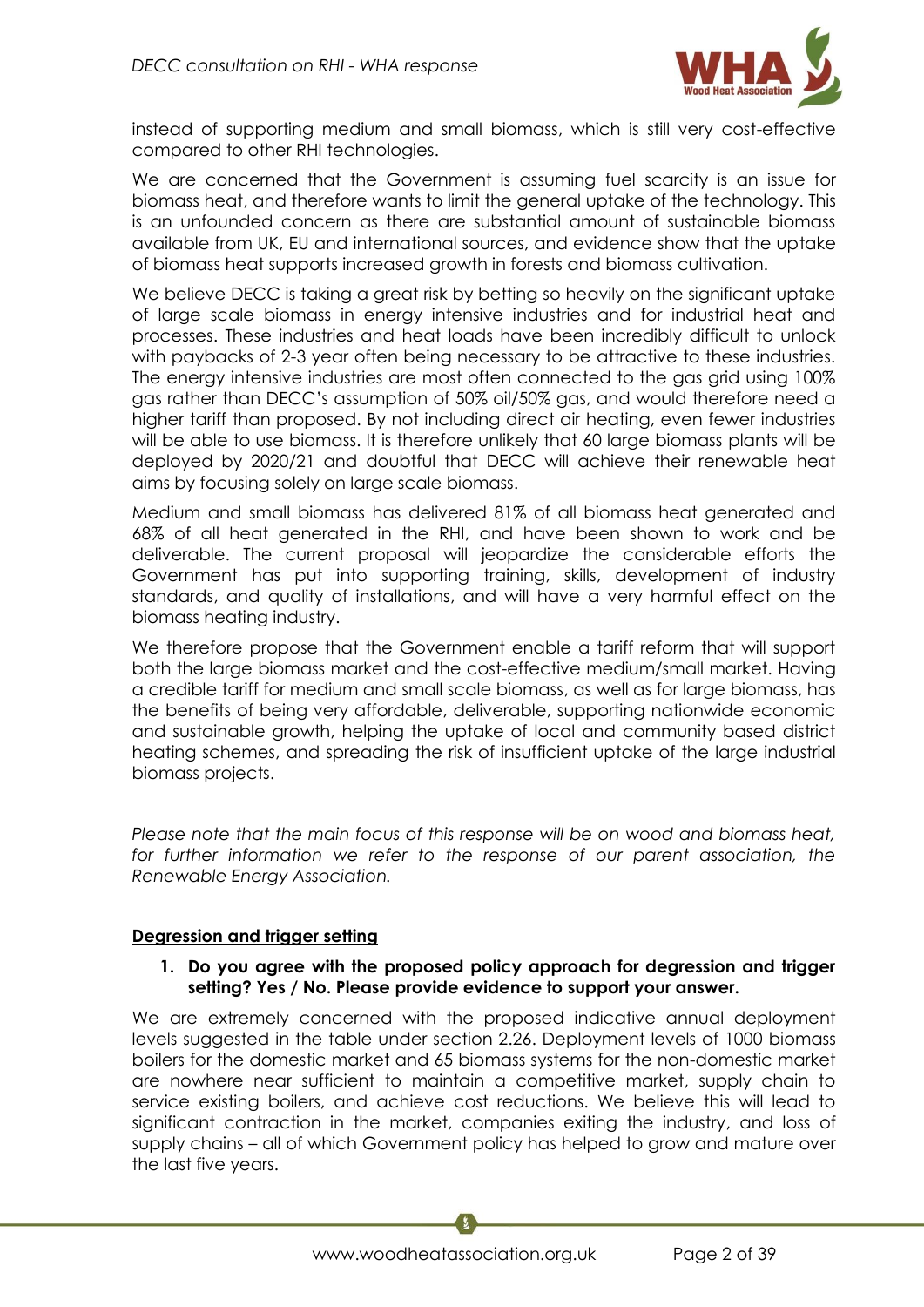

We refer to the Renewable Energy Associations' response for further details on this matter.

#### **Budget control**

- **2. A budget cap introducing the ability to close the scheme to new deployment is necessary to ensure we can protect the budget. Do you agree that:**
	- **a. The budget cap should be kept as a final backstop with minimal notice periods for the implementation of closure? Yes / No. Please expand.**
	- **b. The budget cap should only be deemed likely to be hit, and closure only be deployed when we assess that it is likely RHI commitments from plants commissioned or plants in the immediate pipeline on the verge of commissioning would consume available budgets? Yes / No. Please expand.**
	- **c. That a 21 day notice period will allow only those plants on the verge of commissioning to proceed? Yes / No. Please expand.**

We refer to the Renewable Energy Association's response for further details on this matter.

- **3.**
- **a. Do you agree with the proposal from 2017/18 onwards for discretion to close the Non-Domestic scheme only, noting that this would mean that that scheme could be closed before it was assessed that 100% of overall budget was committed? Yes / No. Please expand.**
- **b. Do you have any suggestions as to how best to manage any additional uncertainty from this proposal?**

We refer to the Renewable Energy Association's response for further details on this matter.

**4.**

- **a. Are there any other features of the budget cap policy that could be improved?**
- **b. Do you have any suggestions of how these improvements could be delivered?**

We refer to the Renewable Energy Association's response for further details on this matter.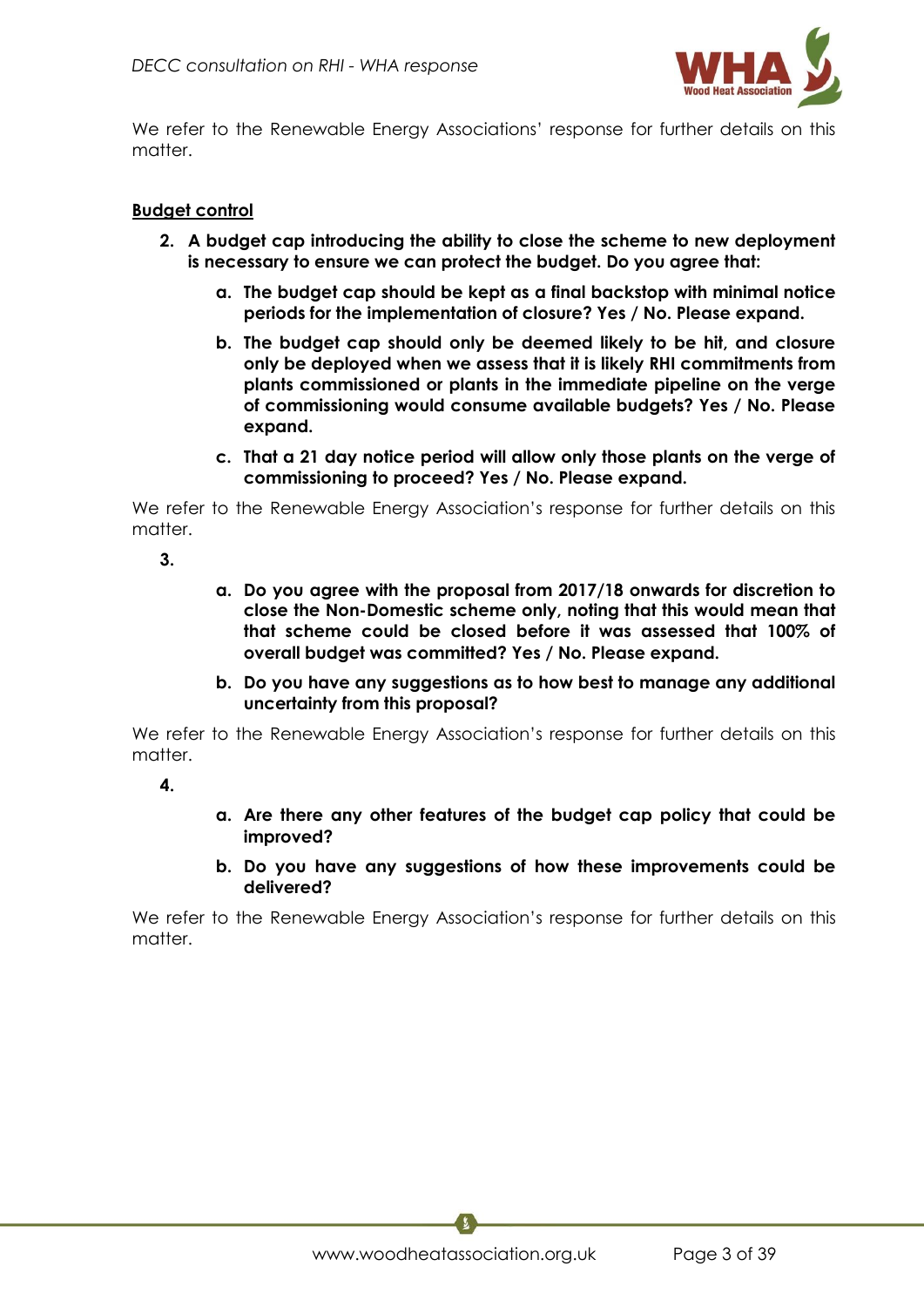

# **Other cross cutting issues**

**5. Can you provide any compelling evidence as to why RPI would be a more appropriate measure of inflation than CPI for all technologies across the RHI?** 

We refer to the Renewable Energy Association's response for further details on this matter.

## **Non-Domestic RHI: Additional capacity**

**6. Do you agree simplifying the rules for additional capacity as proposed will help achieve better value for money? Yes / No.** 

**Please provide any evidence which demonstrates the possible impacts of making this change.** 

We refer to the Renewable Energy Association's response for further details on this matter.

# **Non-Domestic RHI: Eligible Heat Uses**

- **7.**
- **a. Are there any potential heat uses which the Government should consider not supporting for new applicants to the scheme? Yes / No.**
- **b. If yes, please describe these heat uses and provide any evidence in support of your answer.**

Force drying of wood chip is an important part of the supply chain process, which enables fuel suppliers to respond to growing demand. However, we are concerned that certain systems dry fuel, perhaps to increase RHI income rather than need for dry chip. A potential solution could be to set a minimum efficiency for such drying systems, which is enforced by a simple desk-top audit comparing the amount of wet chip purchased and the amount of dry chip sold by the operator by reviewing their chip purchase and chip sales invoices. This will give the amount of water removed and therefore the amount of heat required to remove that water. The RHI payment can then be limited to this figure, regardless of how much heat has actually been used. This rewards installers of efficient, more expensive drying systems and does not over-pay those who have installed cheaper, less efficient drying systems. Alternatively, RHI can be paid only if a minimum efficiency is achieved.

# **Non-Domestic RHI: Planning Permission**

- **8.**
- **a. Will the requirement to obtain and maintain appropriate permissions for new plant in order to be eligible for and continue to receive RHI support pose any barriers to deployment under the scheme? Yes / No. Please expand.**
- **b. Are there particular permissions which it may be difficult or impossible to obtain ahead of applying to the scheme? Yes / No. Please expand.**

In some cases, it will significantly extend installation lead times especially as in many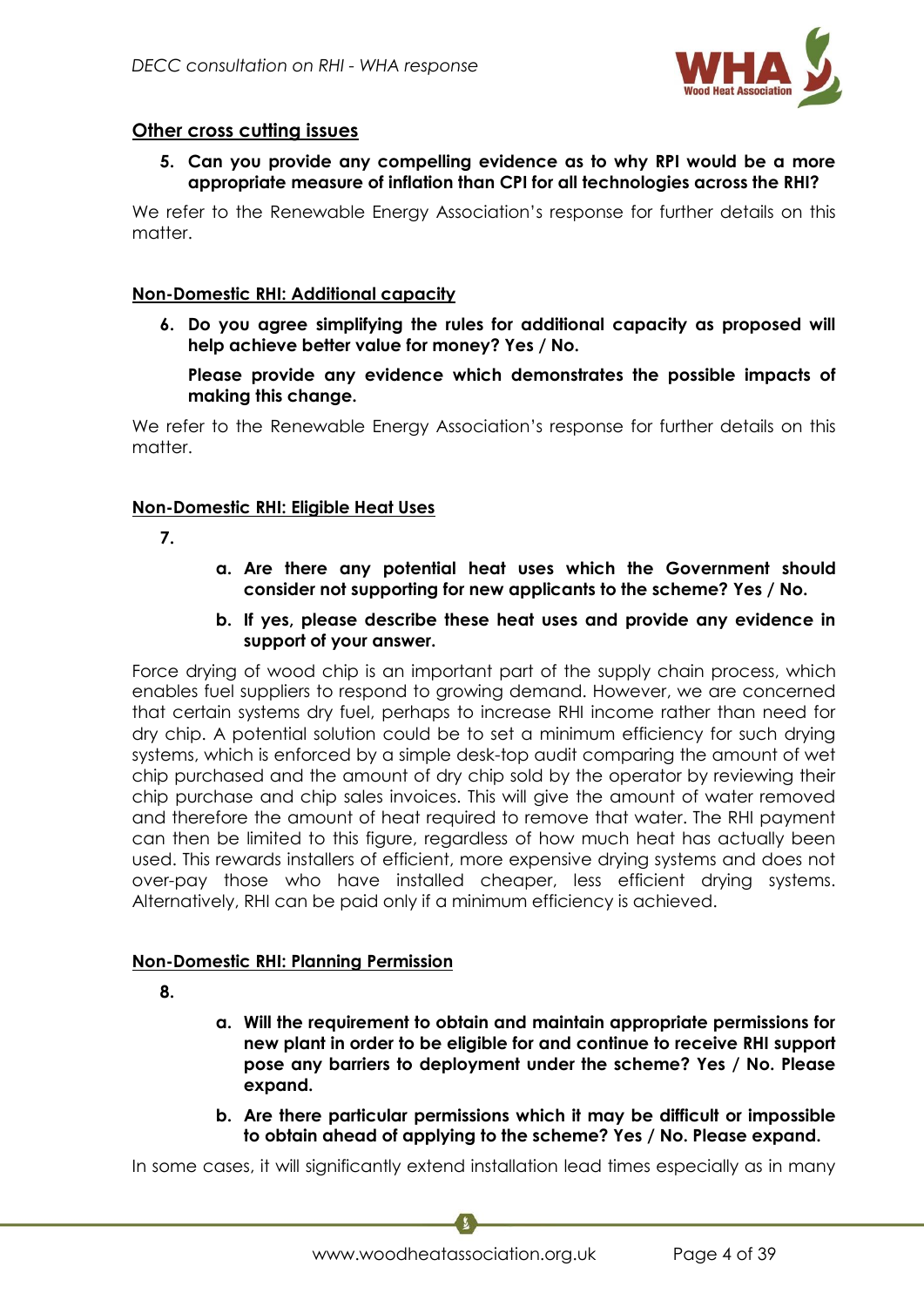

cases planning permission is not required, as the installation of the technology is included under permitted development rights. Even when planning permission is required as a formality and unlikely to be a problem, there is a minimum 8 week delay, which is often extended by authorities with little knowledge of renewable heating technologies. Adding this to the RHI requirements just adds additional 'red tape' with little benefit.

#### **Ground source heat pump systems with shared ground loops**

**9. Do you think that an owner of a shared loop system should be able to apply to the Domestic RHI? Yes / No.** 

**Please provide evidence to support your response and how this would encourage greater deployment, drive down installation costs and improve performance of GSHP.** 

We do not see why this should be treated differently from other district heating systems.

**10. Do you think that an owner of a shared loop system should be able to apply to the Non-Domestic RHI with deemed heat demand? Yes / No.** 

#### **Please provide evidence to support your response and how this would encourage greater deployment, drive down installation costs and improve performance of GSHP.**

We would be concerned that deemed heat demand would create less incentive to achieve high efficiency and potentially leave consumers vulnerable if their systems do not work.

#### **11. Do you agree that:**

- **a. If shared loop systems become eligible on the Domestic RHI, they should receive the same tariff as individual GSHP systems under the Domestic RHI? Yes / No.**
- **b. If shared loop systems remain eligible on the Non-Domestic RHI but with deemed heat demand, they should receive the same tariff as individual GSHP systems under the Non-Domestic RHI? Yes / No.**
- **c. The heat demand limit proposed for individual GSHP systems on the Domestic RHI should be applied (25,000kWh/yr per household on the shared ground loop)? Yes/No.**

**Please provide any evidence you may have as to typical differences in costs to support your position.**

See response to question 9.

**12.**

- **a. Do you think that the proposals relating to shared ground loops result in an increased risk of overcompensation? Yes/No.**
- **b. How could we develop our policy to best mitigate these risks?**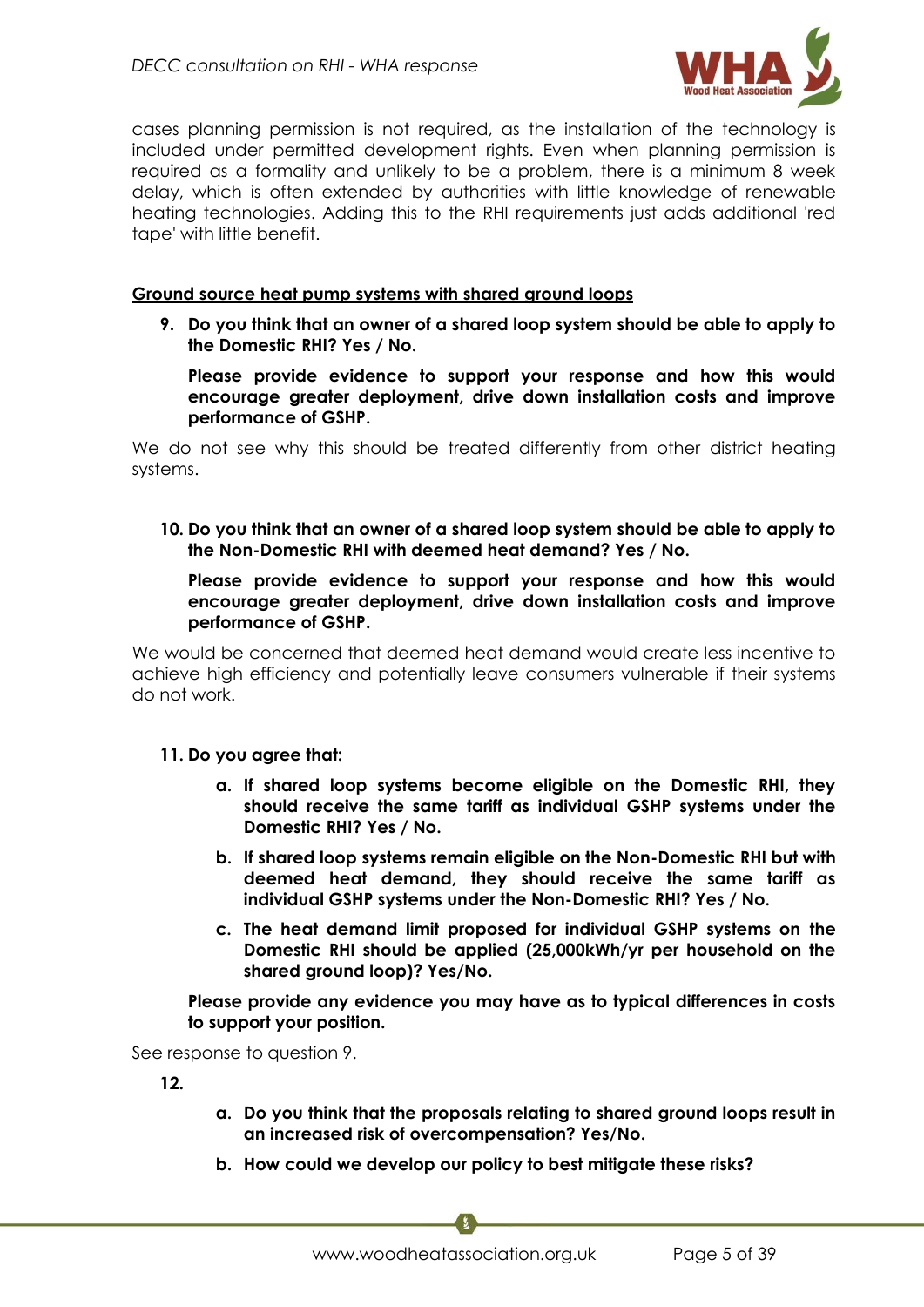

- **c. Do you think that new-build properties should be treated differently to avoid overcompensation? Yes/No.**
- **d. Do you think the number of dwellings is one of the risk factors which may contribute towards overcompensation? Yes/No.**
- **e. Do you think there should be a specific limit to the number of dwellings? Yes/No.**

**Please provide any evidence to support each of your responses.**

**13.**

- **a. Do you agree that these proposals should apply to social and private landlords only? Yes/No.**
- **b. Do you think private homeowners who are collaborating together should be able to apply? Yes/No.**

We do not see why this system should be treated any different from other district heating schemes, such as those supported by geothermal or biomass.

**14. Do you agree that if deeming is introduced to the Non-Domestic RHI scheme for this type of project, metering and monitoring service packages should be mandatory to allow performance data to be reviewed by Government/user/owner? Yes / No.**

**Please provide evidence to support your response. If you do not support this proposal we seek recommendations of how to establish the performance of heat pumps supported.**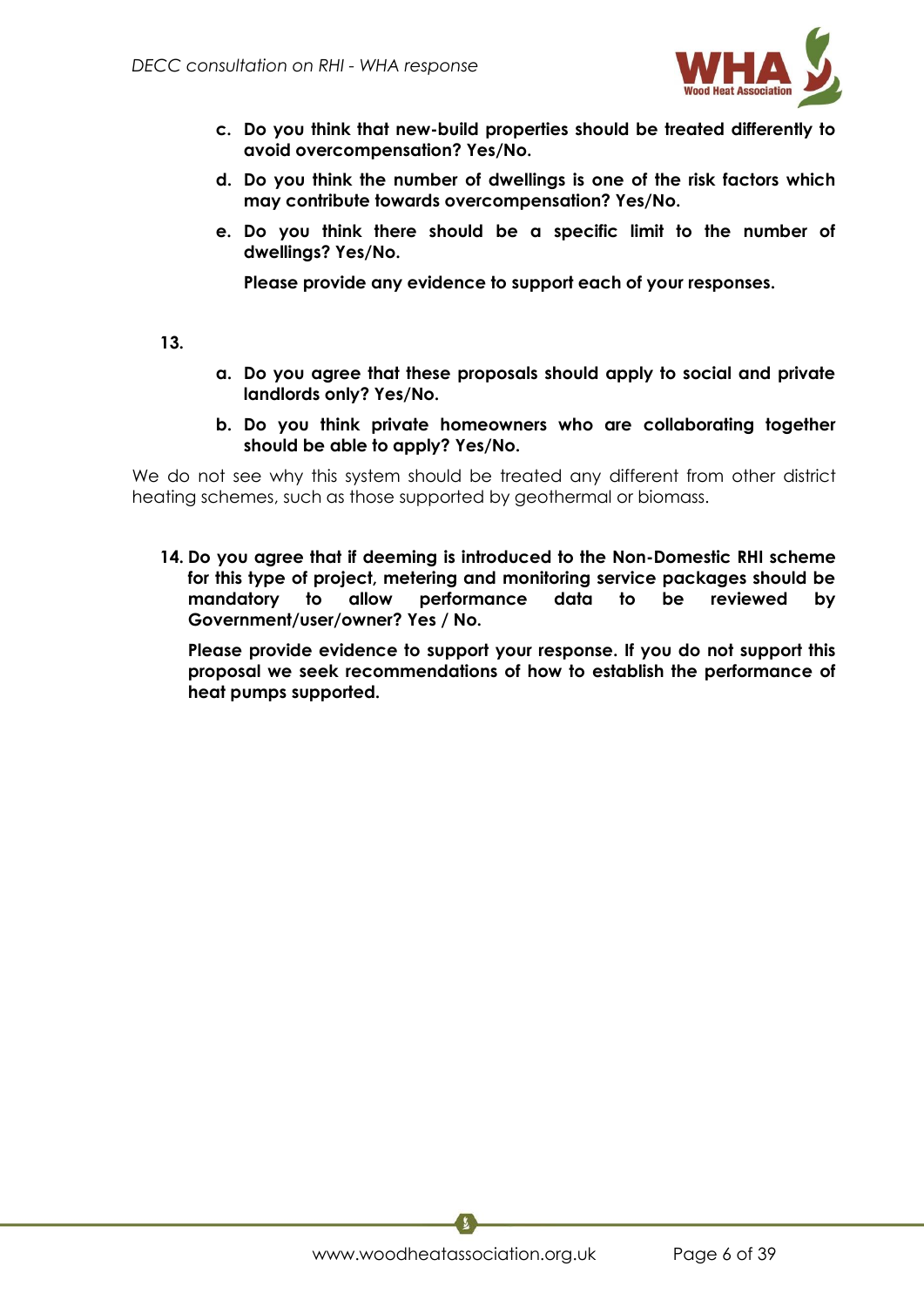

## **Introducing new degression triggers and cap policy and introducing heat demand limits across main RHI technologies**

## **15. Do you agree that the proposal to introduce heat demand limits will contribute to achieving the aims of the reform of the RHI? Yes / No. Please expand.**

Introducing heat demand limits will cut costs, but we are concerned that they will have some unintended consequences, such as significantly reducing the economic incentive for certain technologies, in particular ground source heat pumps and biomass boilers.



Larger domestic biomass systems provide some economic of scale (see figure above), although not excessively, but the domestic RHI pays the same tariff per kWth irrespective of size of the system. However, smaller systems will need a higher tariff to be viable, and heat demand caps therefore increases the necessary tariff level to incentivise renewable heating systems.

Biomass boilers offer heating in off-gas-grid domestic properties, which cannot be serviced by low temperature technologies. Off-gas-grid properties are more energy inefficient than the average household, and therefore have a higher heat demand than the average UK property. Introducing a heat demand limit will make installation of low carbon heating homes financially unfeasible.

The heat demand limit will stop deployment of GSHP at the larger scale where they have been successfully deployed. Rather than making the system more attractive at the smaller scale, the heat demand limits will merely make larger scale installations unattractive. Considering that DECC want to support deployment and supply chain developments to achieve long term cost reduction, it is less beneficial to limit the sectors where deployment has been successful.

The heat demand limits will prevent installations in the largest, most polluting properties, and will not impact the subsidy paid per kWh of renewable heat.

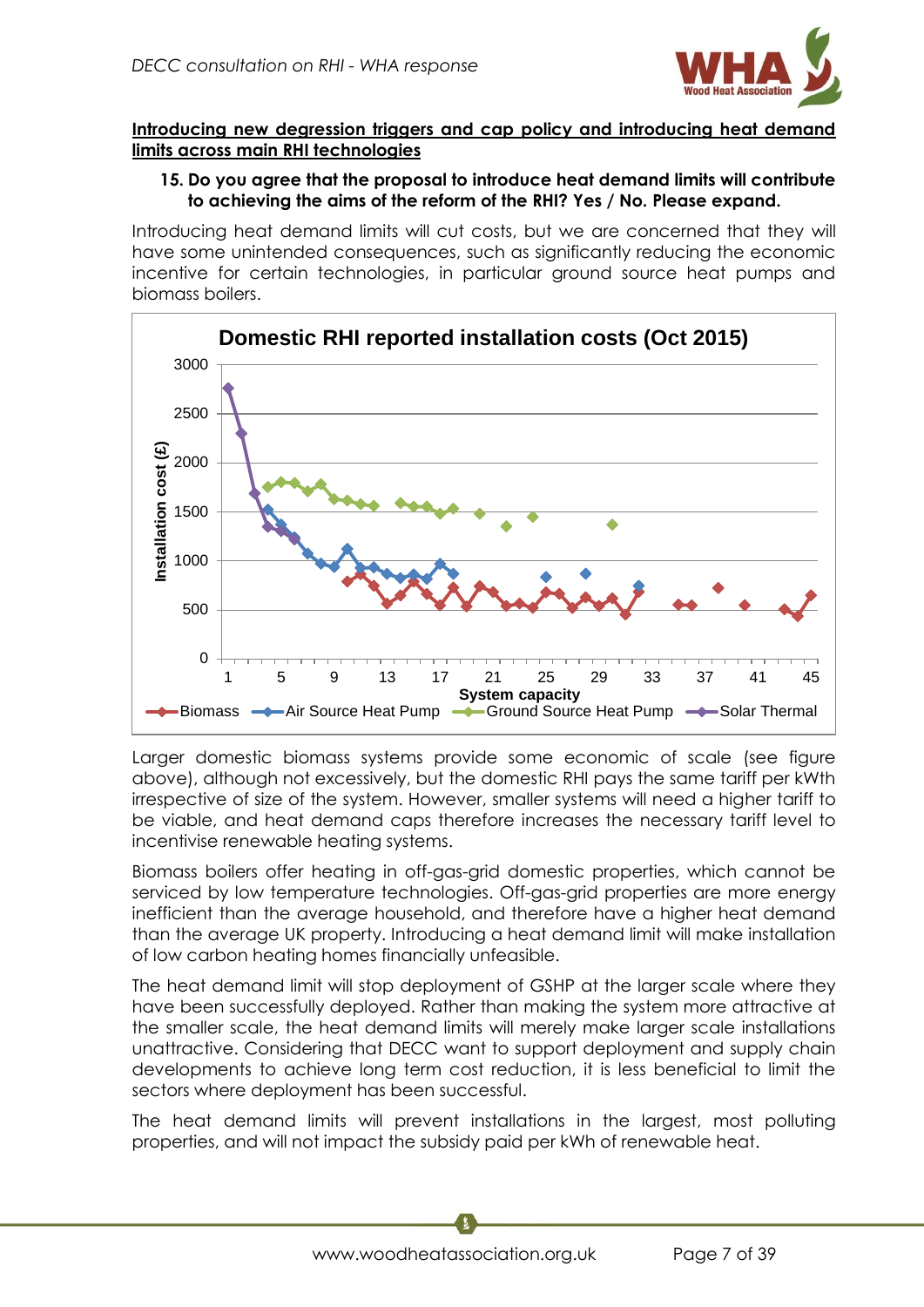

If concerned about over-rewarding larger properties, DECC could alternatively introduce tiered tariffs, which would be easily understood by consumers.

**16.**

**a. What are your views on the limits of: 20,000kWh for AWHP; 25,000kWh for GSHP and biomass?** 

#### **b. What would be the merits of higher/lower limits? Please expand.**

Setting the heat demand cap at such a low level will penalise domestic properties with legitimately higher heat uses. Should DECC persist with the heat demand limits, we would recommend a limit of 20,000kWh for ASHPs, 30,000 for biomass boilers, and no limit for GSHPs.

#### **17. In light of the issues raised in para 5.20, do you have any alternative proposals to heat demand limits which would achieve the same aims and which would be simple for potential applicants to understand, deliverable and applicable across the GB-wide scheme? Please expand.**

We would recommend that the heat demand limits be replaced with a tiered tariff, as used in the non-domestic RHI. This is easy to understand and simple to implement. The other option would be to introduce required metering above the proposed caps, to ensure that the properties were only paid for actual heat use, and limiting potential overpayment.

## **Making it easier for less able to pay households to benefit from the RHI (assignment of rights)**

#### **18. Do you have alternative proposals, beyond those summarised above, for further changes which may help increase deployment among those less able to pay? Please expand.**

As we highlighted in [our response](http://www.r-e-a.net/resources/pdf/198/150313_REA-WHA_response_to_DECC_Call_for_Evidence_on_Third_Party_Finance_Options.pdf) to DECC's call for evidence on third party ownership, we recommend:

- The installations should be metered to ensure that the third party organisation is only paid if the system is working. Although required metering will carry an added cost, it is not very high and the potential drawbacks of malfunctioning systems and cold houses will be much greater.
- Ofgem must have the names and contact details of the homeowner registered on its system in addition to the third party organisation. The homeowner must be able to communicate directly with Ofgem if they need to.
- Ofgem must be able to stop payments if a home-owner reports that the system is malfunctioning, while the situation is investigated.
- Third party financiers should be required to be a member of a TSI-approved Consumer Code and be required to comply with the Code at all times.
- Third party financiers should be required to comply with any and all of their obligations under the Consumer Credit Act.
- Restrict financing models to a 7-year period to reflect the 7-year period of RHI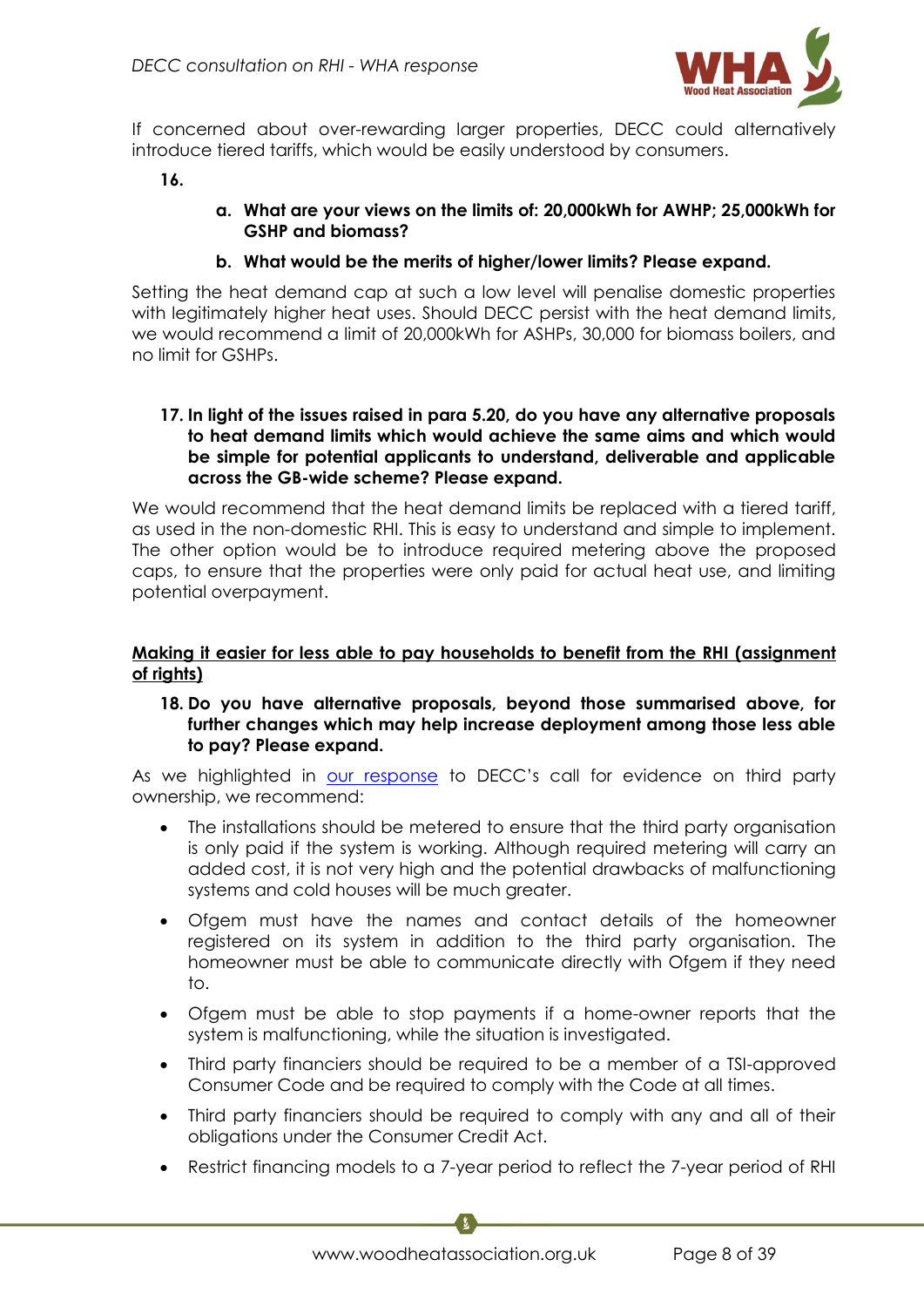

payments.

Third party financiers must be MCS certified.

We strongly stress the need for these measures to ensure that the consumer is protected and receives adequate heating, which ultimately is the goal of the RHI.

## **Heat pump tariffs and performance**

**19.**

## **a. Do you agree with reviewing the tariffs available:**

## **i. Within the range of 7.42 -10.0p/kWh for AWHP? Yes/No.**

Over the past year, Ofgem has received 6,274 applications for ASHP installations (March 2015-February 2016). Arguably, this is less than DECC expected in terms of yearly deployment of this technology, but it is significantly more than the other available technologies supported in the Domestic RHI.

It is worth underlining that the RHI is aimed at retrofitting off-gas-grid properties, and the tariff designed to match these homes. However, off-gas-grid homes are often less energy efficient than on-gas-grid properties and require higher heat loads. ASHPs are therefore not suited for all properties, as they cannot deliver the high heat load required. ASHP would, in many cases, be the perfect fit for energy efficient new build properties. It would therefore be unrealistic to expect about 14,000 ASHP to deploy yearly.

We understand that the government is attempting to increase support for longer term decarbonisation of the UK's energy infrastructure, however we do not believe that this approach is the most effective way of achieving this. Finding a way to target payments which incentivises housing developers to install heat pumps from the outset in new-build properties more suited to the technologies would be a much more effective way to achieve this.

In the consultation document, 'value for money' is cited as an aim of the reform. By increasing the tariff offered to ASHP installations, the government will get less renewable heat per pound spent. As illustrated in chart B11 in the impact assessment ASHP would then offer a Rate of Return up to 12.5% compared to the 3-4.5% return offered to GSHP and the -0.5-1.5% return to biomass boilers. This would create a significant imbalance in the rate of returns offered in the domestic RHI scheme, which would foster choosing renewable heat systems based on best government payback rather than which technology is the best fit for their home. A level playing field is essential between the technologies to mitigate the risk of not achieving planned RH targets, increasing the ASHP tariff would not achieve this.

We have not seen any evidence that suggest that the capital expenditure of ASHP has increased since the launch of the domestic RHI, and we therefore do not see any need to increase the tariff if DECC still wants to ensure Value for Money.

## **ii. Up to a maximum of 19.51p/kWh for GSHP? Yes/No.**

## **b. How would an increase to current tariffs impact deployment? Please**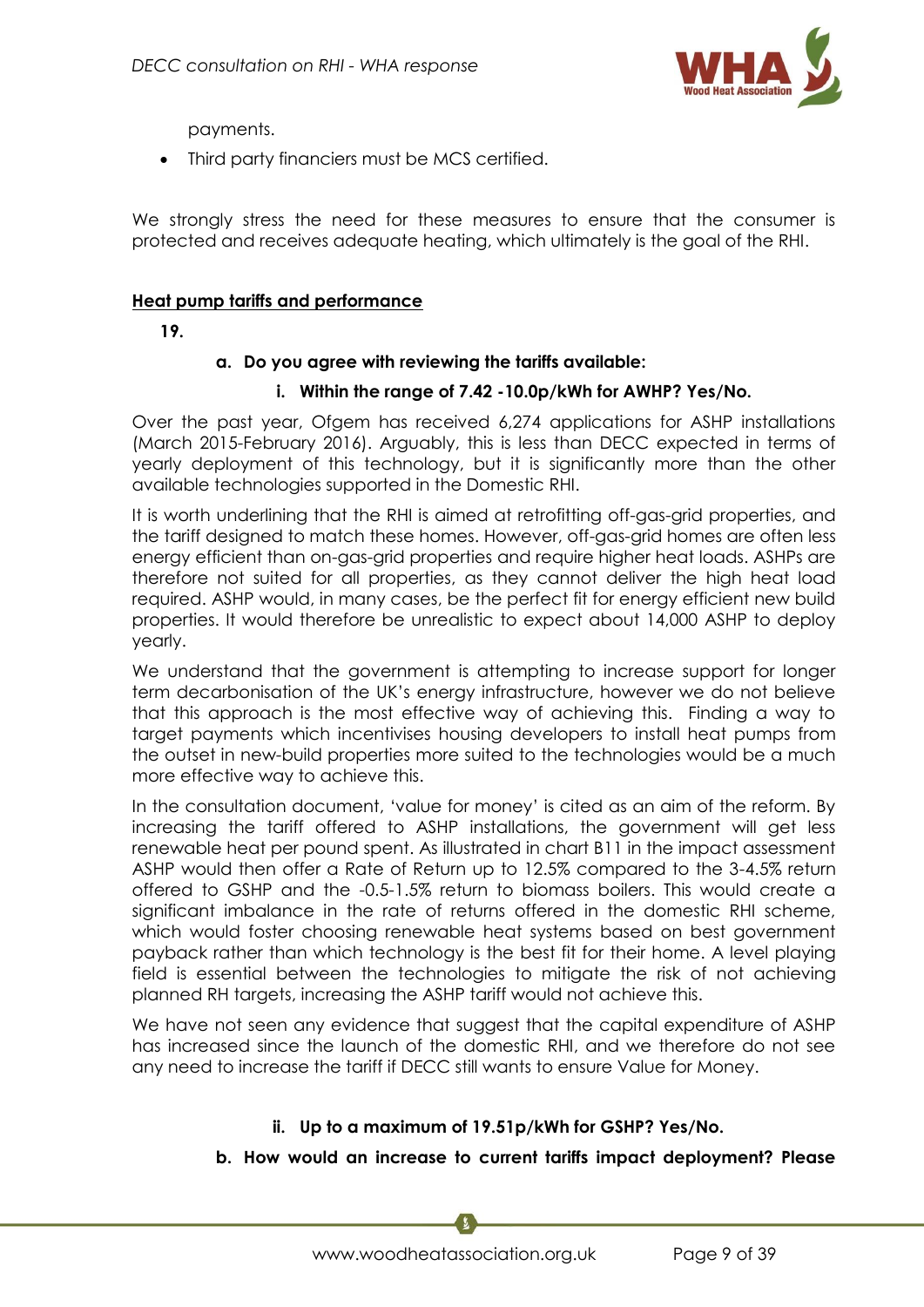

# **provide evidence to support your response**

Deployment would most likely increase slightly for ASHP, as the financial returns would be significantly above the domestic RHI's aim of 7.5%. However, as stated above, unlike the general housing stock, off-gas-grid properties often need a higher heat load and high temperature heating than can be offered by ASHPs. For this niche market, other technologies such as biomass boilers would be more appropriate.

**20.**

#### **a. Do you agree further Government and industry action is required to drive up the performance of heat pumps and tackle underperforming installations on the RHI? Yes/No.**

We note that there have been concerns with the efficiency levels reported in the [Detailed analysis of data from heat pumps installed via the Renewable Heat](https://www.gov.uk/government/uploads/system/uploads/attachment_data/file/499194/DECC_RHPP_160112_Detailed_analysis_report.pdf)  [Premium Payment Scheme.](https://www.gov.uk/government/uploads/system/uploads/attachment_data/file/499194/DECC_RHPP_160112_Detailed_analysis_report.pdf) We would highlight that the industry is already responding to these concerns as technology evolves and improves. We agree that further action from Government would also help to ensure the high quality installation of heat pumps.

- **b. How can the RHI best be developed to tackle this and drive up deployment?**
- **21. In your recent experience, what are the main financial barriers to the deployment of heat pumps in the domestic sector? In particular, what are the main reasons why the current tariffs have not achieved higher deployment levels? Please provide any supporting evidence.**

The lack of upfront payment poses a financial barrier for the deployment of heat pumps in general.

- **22. In your recent experience, what are the main non-financial barriers to the deployment of heat pumps in the domestic sector and how can they best be overcome? Please consider how they compare to the financial barriers in terms of impact on uptake and provide any supporting evidence.**
- **23. Is there a way to link payments to actual performance which balances consumer confidence with incentives for higher performing systems? Yes/No. Please provide evidence to support your response.**

Metering would be an effective method of ensuring higher efficiency.

**24.**

- **a. Performance monitoring can play a key role in driving up heat pump performance. What can we do to make the RHI's metering and monitoring service package more attractive? Please provide evidence to support your response.**
- **b. Are there alternatives to incentivise the monitoring of heat pump performance? Please provide evidence to support your response**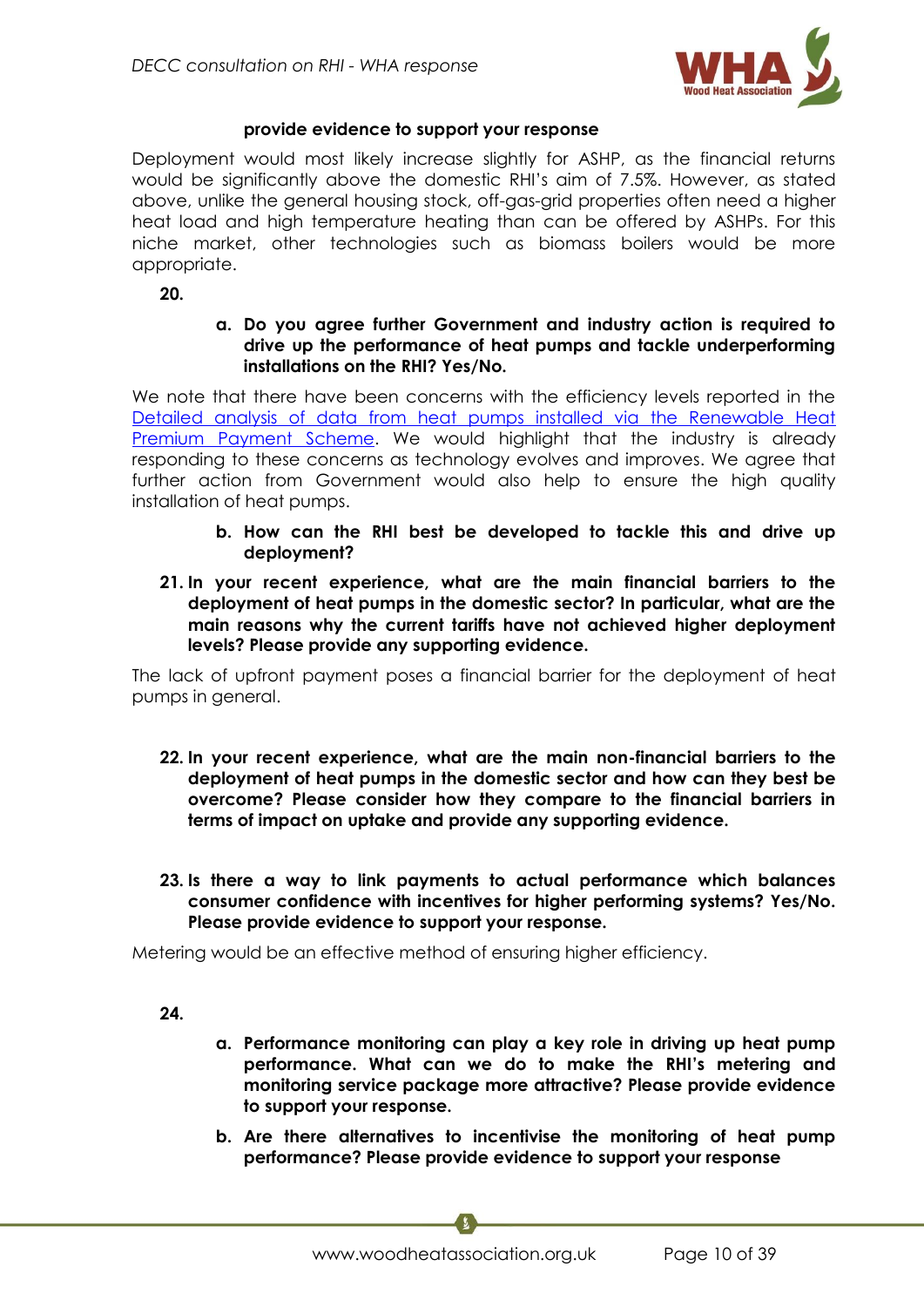

# **Support for biomass**

Biomass heating has been a huge success for the Government, with the development of a wide supply chain and creation of a maturing market which has developed extensive skills and knowledge amongst installers. It also supports thousands of jobs, attracts millions in investment, and has increased the available domestic fuel supply.

Biomass boilers offer the most cost-effective low-carbon heating option in the domestic RHI to the niche market of off-gas-grid buildings. They provide sustainable heating in domestic off-gas-grid properties, with high temperature heating which is more likely to work in older houses. Biomass systems have been most effective at replacing oil boilers among the supported technologies under the Domestic RHI, with 58% of biomass boilers replacing an oil boiler compared to 27% of heat pumps and 23% of solar thermal installs.

Not all properties can install heat pumps, which are well suited for very well insulated homes and new builds, but are not suitable for all homes (and neither is biomass). For heat pumps to work well, substantial improvements to the property would be needed to upgrade the thermal efficiency. Without these provisions, energy bills could increase, as the low grade heat isn't sufficient to heat the house, and direct electric heating will have to make up the rest. Furthermore, the many 'hassle factors' of installing heat pumps in oil heated homes limit their deployability, as radiators need replacing, garden dug up, floorboards ripped up to install underfloor heating, etc. Biomass boilers are the best fit for some homes, as it works with their existing central heating systems; they do not need to replace radiators, or install underfloor heating.

Over the past year, the biomass tariff has been reduced from 12.2p/kWh to 5.14p/kWh, a 58% reduction. The deployment is currently a fifth of what it was a year ago, with less than a hundred new applications being received per month by Ofgem. The rate of return listed in the impact assessment is between -0.5% - 1.5%, making it financially unattractive.

We understand and recognise that the government wants to increase the deployment of heat pumps to prepare the market for mass roll out beyond 2020, especially in the on-gas-grid markets. This is a completely legitimate purpose and aim of the scheme. We do, however, believe a more balanced approach is needed to mitigate the risk of not achieving planned RH targets, as there is now clearly an unlevel playing field between the technologies. The biomass tariff therefore needs to be increased to its 31 June 2015 level (i.e. 8.93p/kWth) to offer a decent rate of return, so consumers can choose the right renewable heating for them, rather than deciding based on best government payback. This is the last quarter the sector saw reasonable deployment levels of 1,229 new biomass applications (compared to 1,417 ASHP applications in Q2 2015). However, one member has also suggested that the biomass tariff at the July 2015 level (i.e. 7.14p/kWth) was effective in generating interest in new installations.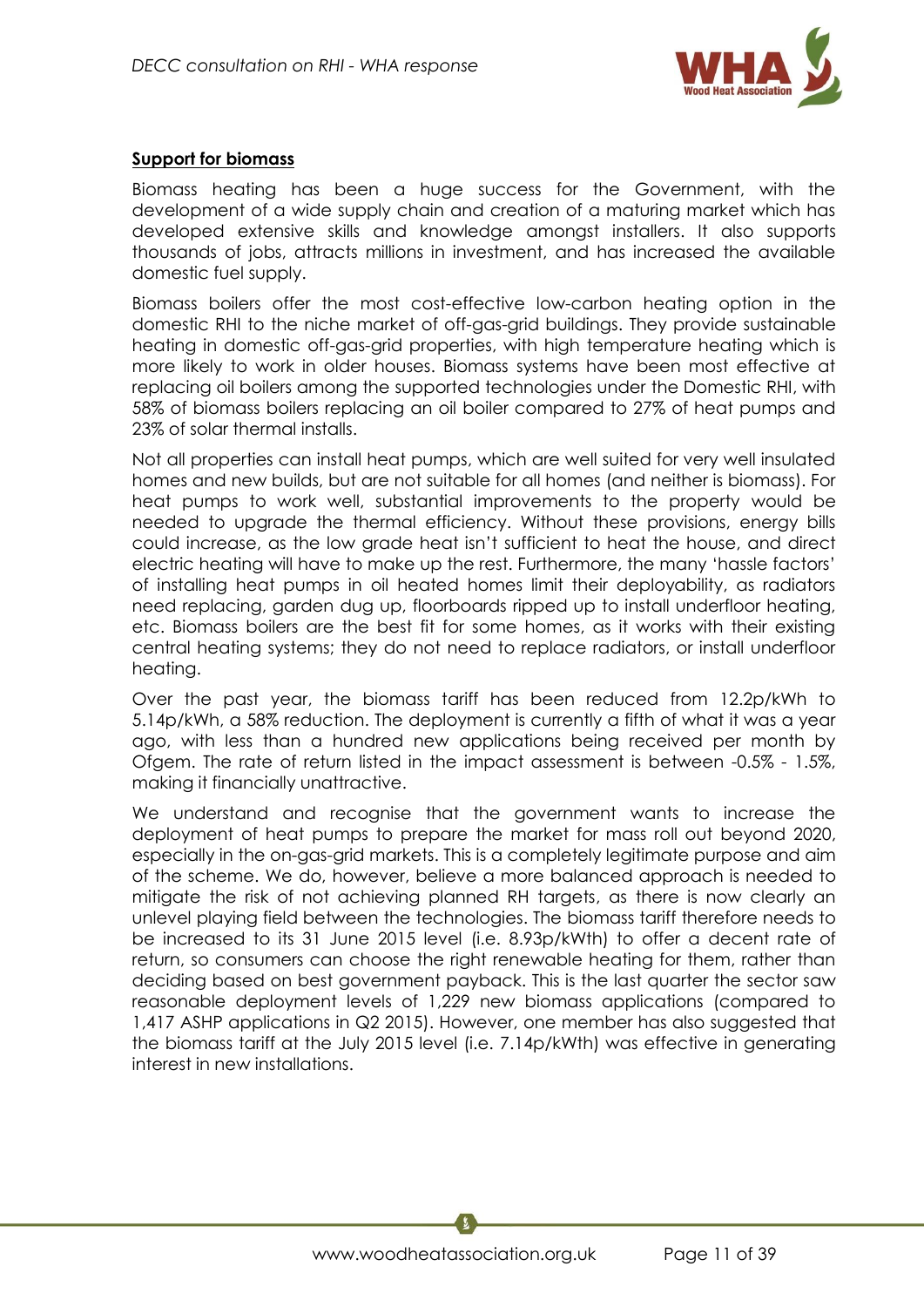

# **Support for solar thermal**

#### **25. Do you agree that we should withdraw support for new solar thermal systems in the Domestic RHI from 2017? Yes/No. Please provide evidence to support your response.**

We do not agree that DECC should withdraw support for solar thermal, which is an important part of the low-carbon heating sector and has great potential. This is particularly true when combined with heat pumps, or part of district heating. Solar thermal is to date forecasted to use a very small amount of the RHI budget compared to other technologies with just £0.74million for domestic and £0.2million in non-domestic. Removing support under the RHI at this time would be particularly harmful due to the delay and uncertainty in delivering zero-carbon homes, solar thermal is a key way of delivering low carbon heat for new-build properties and for retrofits. Although some owners of solar thermal systems claim they would have done it without support from the RHI it will still be an important driver and it leaves a very small market available to installers, it is important that this market is maintained.

Solar thermal has been negatively affected by policy uncertainty and changes made since 2010. These have slowed deployment and therefore reduced the ability of the industry to drive cost reductions. The RHPP offered an upfront grant for Solar thermal, however, when compared to the tariff for Solar PV which was offered for 20 years did little to drive the market. Now the FiT for Solar PV has been reduced significantly, there is a more level the playing field for the two technologies. We believe that removing the RHI for Solar thermal will once again limit its ability to compete in the market against Solar PV.

It could be argued that Solar thermal would be better supported by an upfront subsidy as Solar thermal does not require ongoing fuel payments and therefore the majority of the costs over the lifetime are on installation. Although we recognise this is not within the scope of the current consultation, if there was a way to frontload any support given through the RHI, this would allow more solar thermal to be installed and go some way to help drive cost reductions, resulting in better value for money.

Although take up has been low, it has potential to form a very useful part of a combined system (e.g. taking domestic hot water up to safe temperature levels in a GSHP system rather than having to use an electrical boost). It would have benefitted from the Zero Carbon homes policy which has now been removed as solar thermal can be deployed onsite and would help to produce low-carbon heating. With deployment at current levels, it has very little impact on the overall RHI budget, yet by remaining an option in the RHI it will incentivise innovation and result in further take-up of the lowest carbon heating source. If installation levels do pick up, then the degression mechanism can easily be used to bring deployment levels under control.

Removing Solar Thermal will have a number of negative impacts:

- Data provided by Innovas for the REA shows that nearly 9000 people and 375 companies involved in the supply chain for solar thermal in the UK in 2014/2015. Removing solar thermal from the RHI puts these jobs at risk.
- Removing solar thermal from the RHI, removes a technology that could play a role in decarbonising heat, which is important for the government to meet 2020 targets.
- Loss of investor confidence as investors see another example of a renewable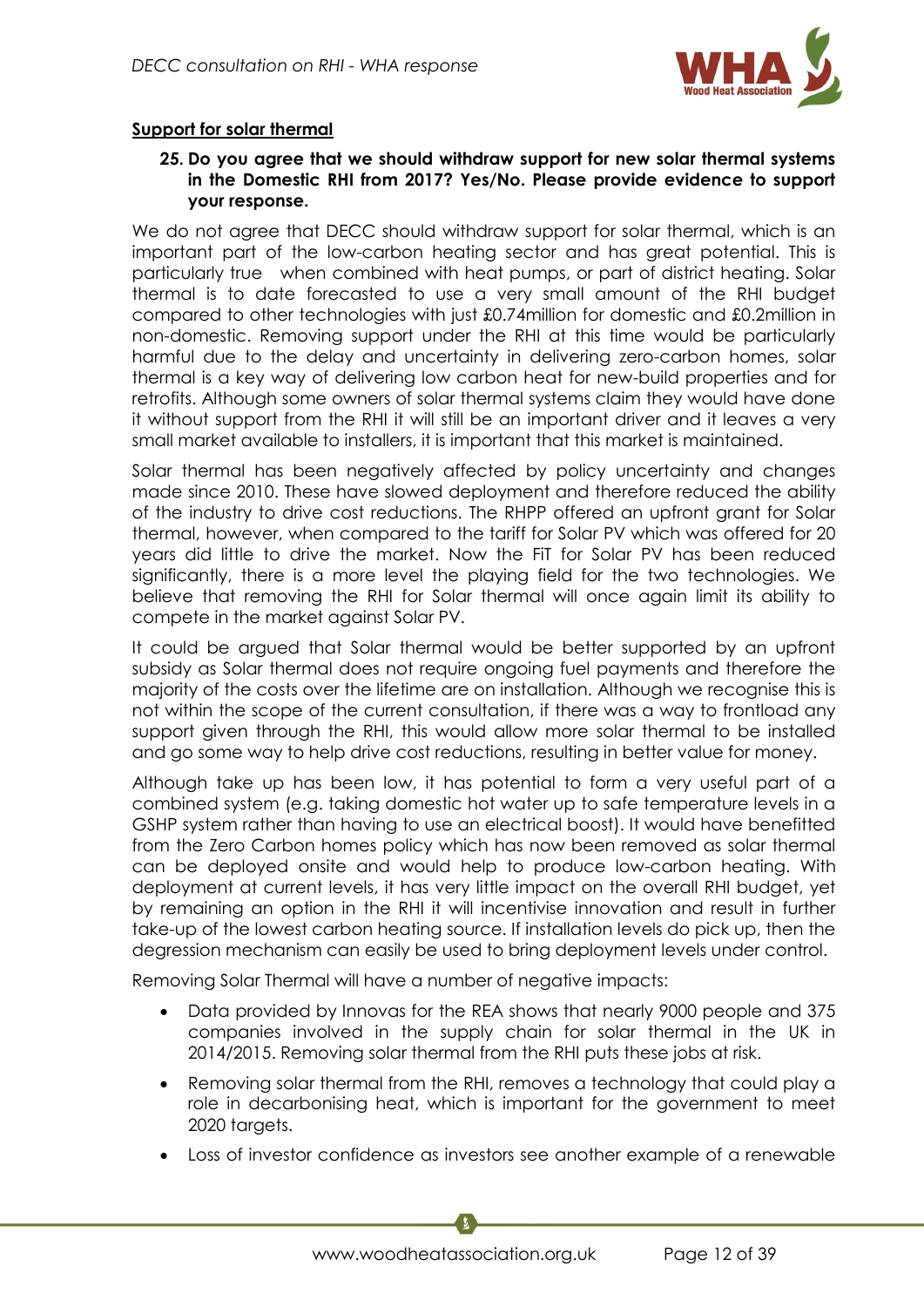

technology having support cut unexpectedly.

- Reduced options for low-carbon heat generation in urban areas. Solar thermal can be used in any area providing there is a suitable rooftop and can have benefits for reducing fuel-poverty and can easily be installed during refurbishments or general maintenance.
- It gives a negative view to the public and media about the technology and much work will need to be done by the industry to prove once again that it is a viable technology.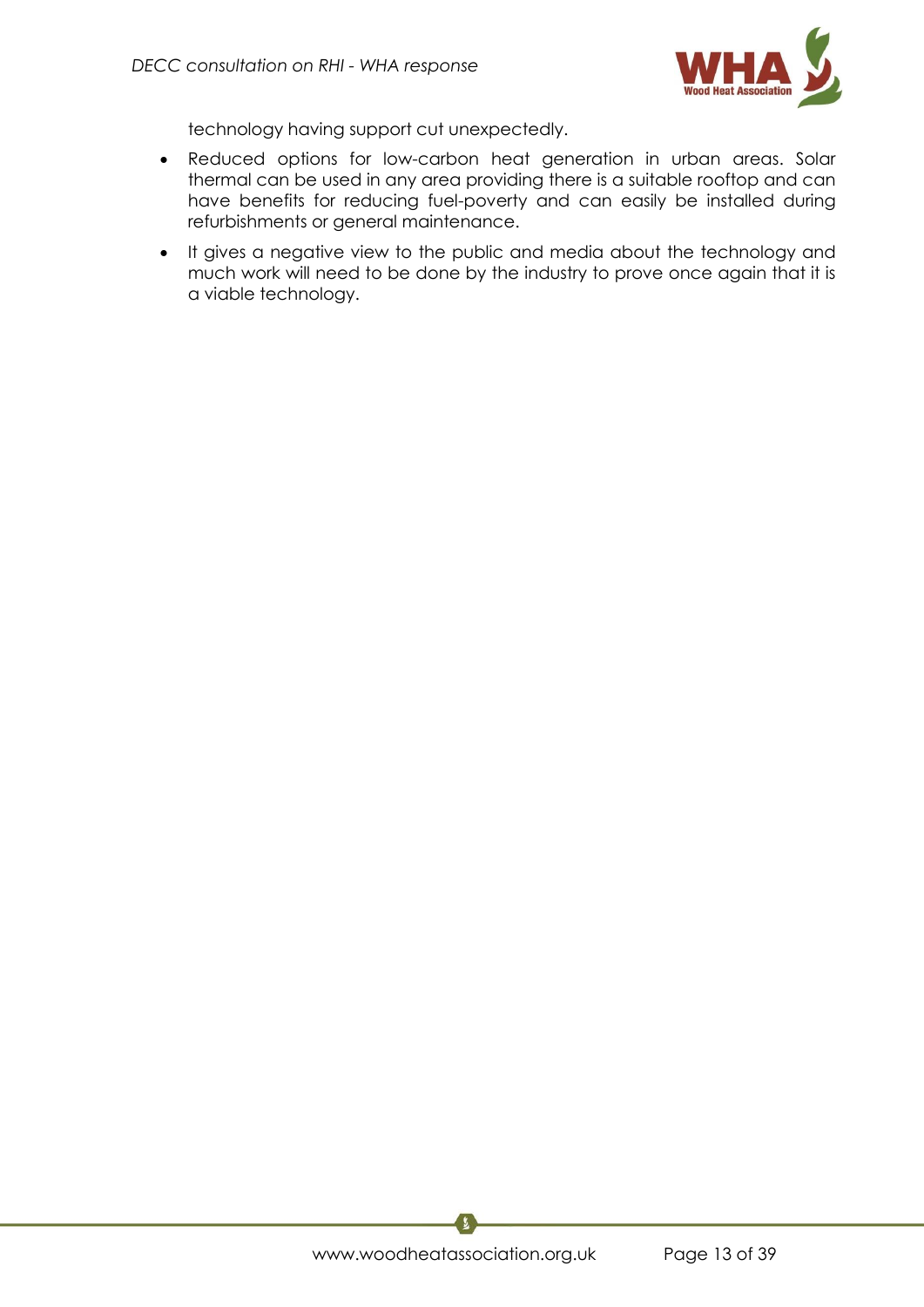

#### **Biogas derived from crops**

**26.**

- **a. Do you agree that limiting the use of some feedstocks will deliver more cost-effective carbon abatement? Yes/No. Please provide evidence to support your answer.**
- **b. Apart from wastes and residues, are there other feedstocks which should not be subject to payment restrictions? Yes/No. Please provide evidence to support your answer.**
- **27. Do you prefer option 1 or 2 as a method of limiting payments in respect of biogas / biomethane derived from crops? Option 1 / Option 2. Please provide your reasons and include any evidence.**

**28.**

- **a. Do you agree that from spring 2017 the tariffs for new biomethane installations are likely to require resetting to bring forward new deployment? Yes / No. Please provide evidence to support your answer.**
- **b. Do you agree this should not include resetting the tariffs for biogas? Yes / No. Please provide evidence to support your answer.**

**29.**

- **a. Do you agree that adding capacity to existing biogas and biomethane installations could result in payments which are not targeted towards the most cost effective biogas and biomethane production? Yes/No. Please provide evidence to support your answer.**
- **b. If yes, how can the risks be mitigated?**

**30.**

- **a. Do you agree with proposals to increase auditing requirements? Yes / No. Please expand.**
- **b. Do you think there are any wastes which should not be subject to unlimited payments? Yes/No**
- **c. Is there additional evidence that could be used to demonstrate that a generator intends to use waste? Yes / No. Please expand.**

## **Eligible heat uses**

- **31. Do you agree with the proposal to remove support for heat used to dry digestate for new installations? Yes / No. Please provide evidence to support your answer.**
- **32. Are there other uses of biogas heat which you do not consider a good use of the RHI payment? Yes / No. Please provide evidence to support your answer.**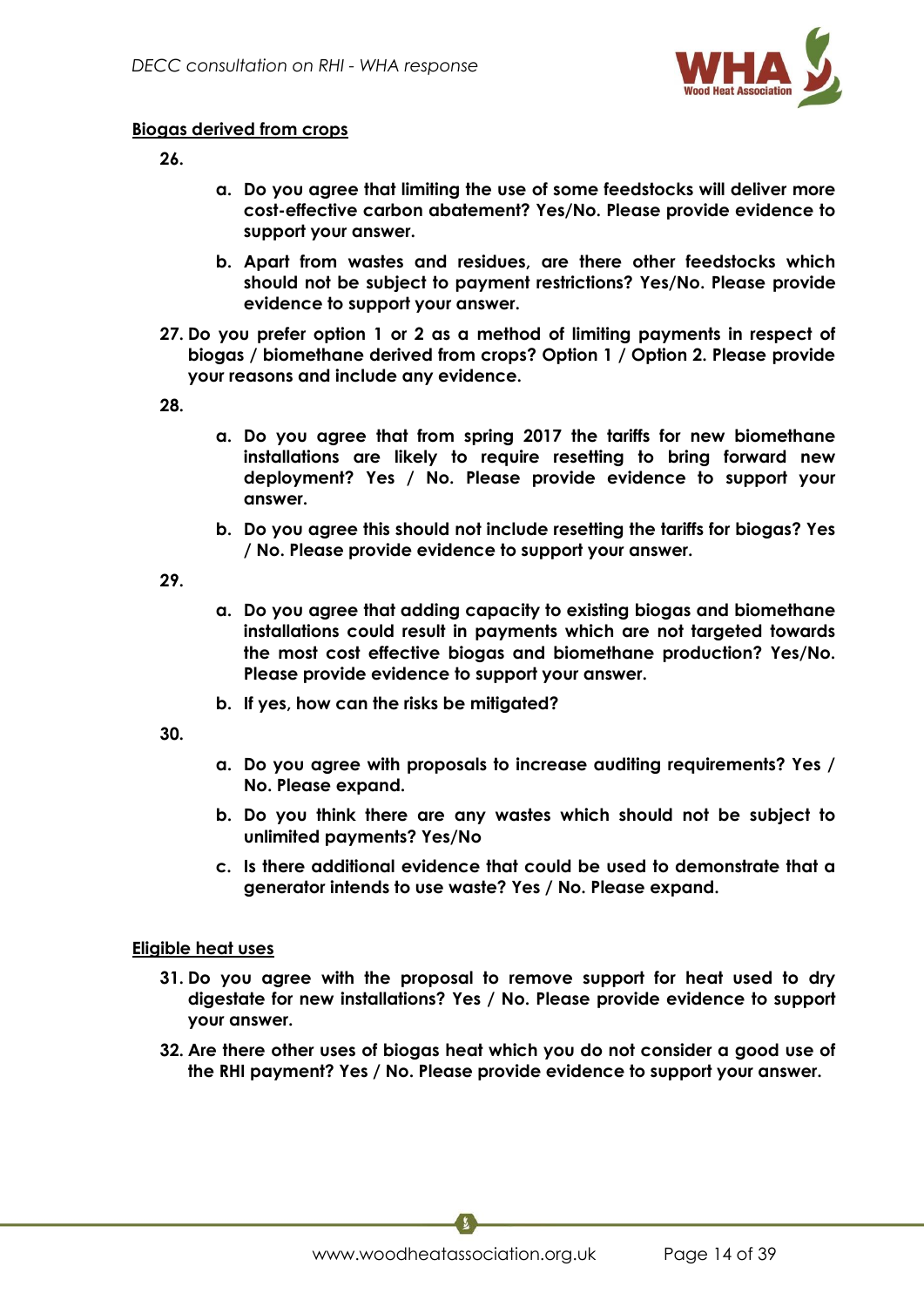

## **Non-domestic RHI: Heat Pumps**

**33.**

- **a. Do you agree that the current tariff levels for heat pumps in the nondomestic sector strike the right balance between value for money for the tax payer and providing sufficient returns to drive deployment? Yes / No.**
- **b. If no, how could they be adjusted to strike this balance appropriately? Please provide evidence in support of your answer.**
- **34. In your recent experience, what are the main financial barriers to the deployment of heat pumps in the non-domestic sector? In particular, what are the main reasons why the current tariffs have not achieved higher deployment levels? Please provide any supporting evidence.**

We are concerned that the Government is over-optimistic in its projections of nondomestic heat pump deployment. In the past year (March 2015-February 2016) Ofgem has received 431 applications from non-domestic heat pump installations. In 2020/21 the government expects 3,200 new installations per year, a sevenfold increase, without proposing higher tariff rates. We do not believe the tariffs should be increased, but would point out that the deployment assumptions for heat pumps are brave and overly optimistic.

#### **35. In your recent experience, what are the main non-financial barriers to the deployment of heat pumps in the non-domestic sector and how can they best be overcome? Please consider how they compare to the financial barriers in terms of impact on uptake and provide any supporting evidence.**

We are concerned with the statement in section 7.8, which indicates that reduced support levels will increase deployment of G/WSHP, as though biomass and heat pumps were directly competing with each other. Biomass and G/WSHP are very different technologies, which have different requirements to work well, e.g. G/WSHP need access to drilling, open land or water sources and more energy efficient properties, and biomass heating needs space for delivery and storage of pellets, and can deliver the higher heat loads needed in less efficient properties. There is very little overlap between where the technologies can be installed. We would be worried if part of the rational of reducing biomass tariffs was to drive heat pump deployment, as this would only result in fewer biomass installations rather than higher heat pump deployment and, most likely, less overall renewable heat delivered.

Properties and processes that are suitable for heating via biomass and heat pumps tend to largely be discreet. Due to the fact it is a combustion technology, biomass is efficient and economical, comparable to heating oil or LPG, in providing essential comfort heating (space and water heating) to properties that require high flow temperatures. This is why the vast majority of biomass systems for comfort heating have been installed in off-gas-grid areas, into older, relatively poorly insulated properties with existing traditional radiator heating distribution systems. Due firstly to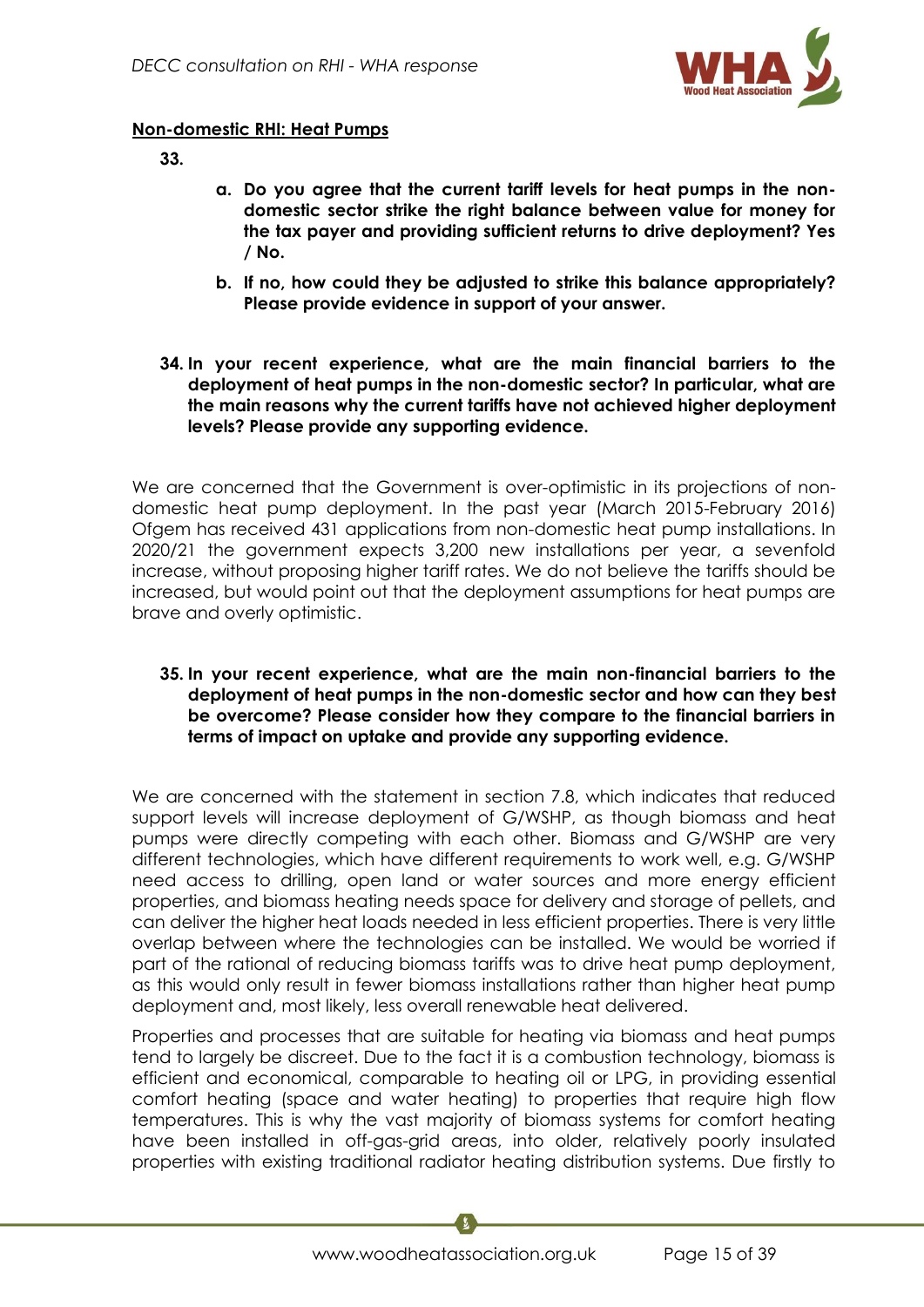

the relatively poor insulation, often in properties that do not even have cavity walls, and secondly because the existing radiators are not particularly efficient, these properties require flow temperatures generally in the region of at least 70˚C. Heat pumps are unsuitable for these sorts of properties, because their efficiency decreases exponentially as the flow temperature required increases. This is the reason why the efficiency of heat pumps, expressed as Coefficient of Performance (COP), is generally expressed by the manufacturers at 35˚ flow temperature (at either 0˚C or 7˚C outside temperature). A 35˚C flow temperature is only going to be adequate to heat a very well insulated property with modern, highly efficient heating distribution, such as underfloor heating or specifically designed low surface temperature radiators. This does not apply to the vast majority of the housing stock in the UK, and certainly not the majority of properties in rural, off gas-grid properties.

When heat pumps are required to supply higher temperatures their efficiency drops off dramatically, ultimately because the delta T between the heat source (air, ground or water) is so much greater and the compressor has to work much harder to produce the heat required. Once the heat pump is required to produce the high temperatures needed in existing off grid rural properties, the efficiency of the heat pump will approach a COP of 1:1, i.e. it will be working pretty much as an electric boiler does, and costing a similar amount to run, without delivering renewable heating. Therefore, in modern, well-insulated buildings, heat pumps are generally ideal, and in older housing stock, with existing heating distribution systems (and the space), biomass is a much more suitable alternative.

Outside of comfort heating, heat used for industrial purposes tends to require large volumes of hot water which, due to the high temperatures, biomass tends to be much better suited for. The exception to this is swimming pools, which tend to be heated to below 30˚C, and therefore are ideal for heating by heat pumps.

In most cases, when installers are considering which type of heating system is the best fit for the property, their starting point is to investigate the flow temperatures that will be required to adequately heat the property, and therefore which technology is the best fit for the project. Their starting point should never be "which technology is going to generate the largest RHI payments" as this will incentivise miss-selling and ultimately result in dissatisfied customers with inappropriate heating systems.

**36.**

- **a. Do you agree we should amend the scheme rules to allow heating and cooling AWHPs (paying on the renewable heat generated only)? Yes / No. Please expand.**
- **b. What other scheme rules could be eased which would drive deployment? Please provide supporting information.**

**37.**

- **a. Do you agree further Government and industry action is required to drive up the performance of heat pumps and tackle underperforming installations on the RHI? Yes / No.**
- **b. How can the RHI best be developed to tackle this issue and drive**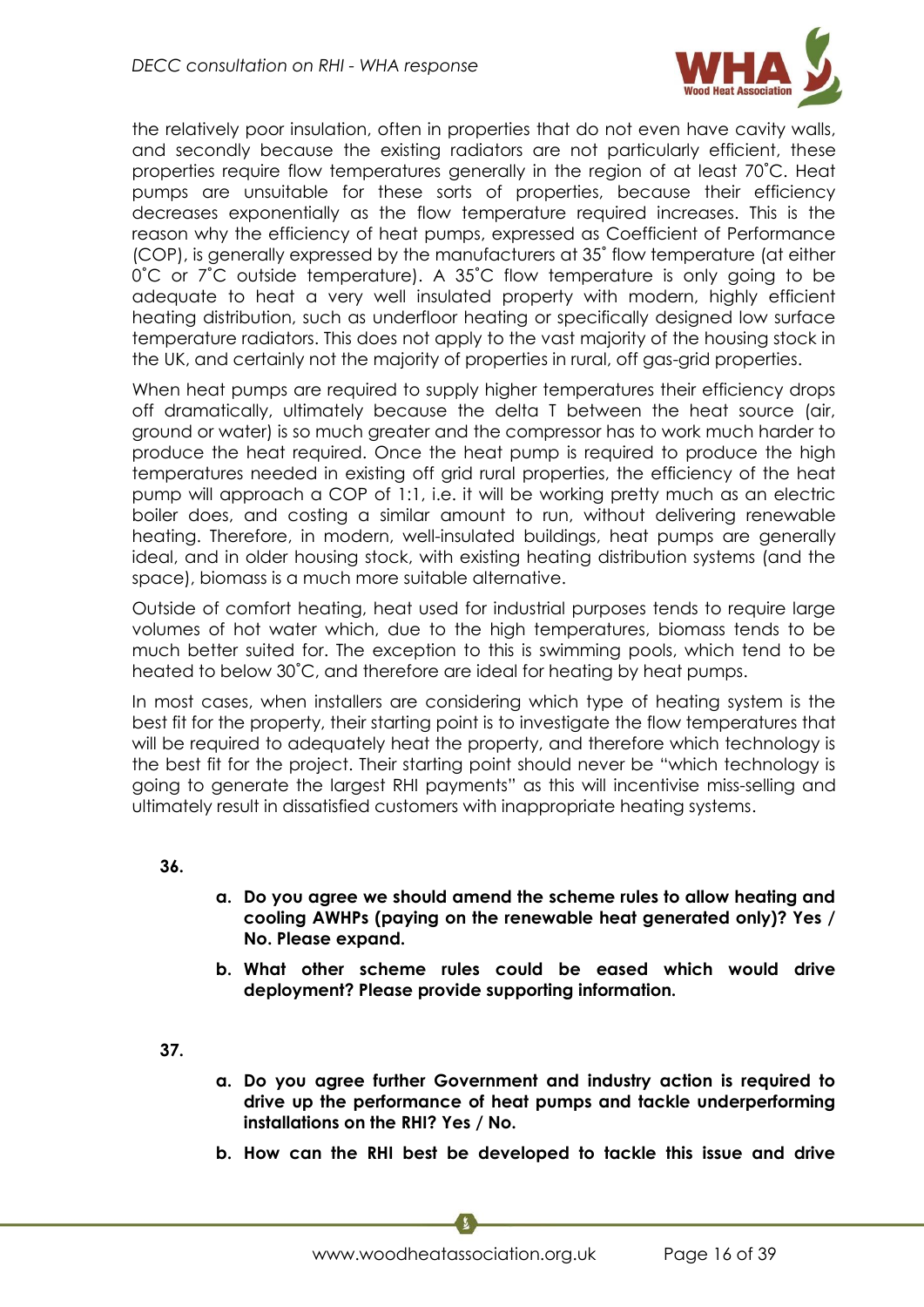

# **deployment?**

**38.**

- **a. Do you agree the proposals set out in this document will be sufficient to drive an increase in deployment of efficient heat pump systems in the non-domestic sector in this Parliament? Yes / No.**
- **b. If no, what else do you believe Government should be doing consistent with its overarching objectives for RHI reform and energy policy?**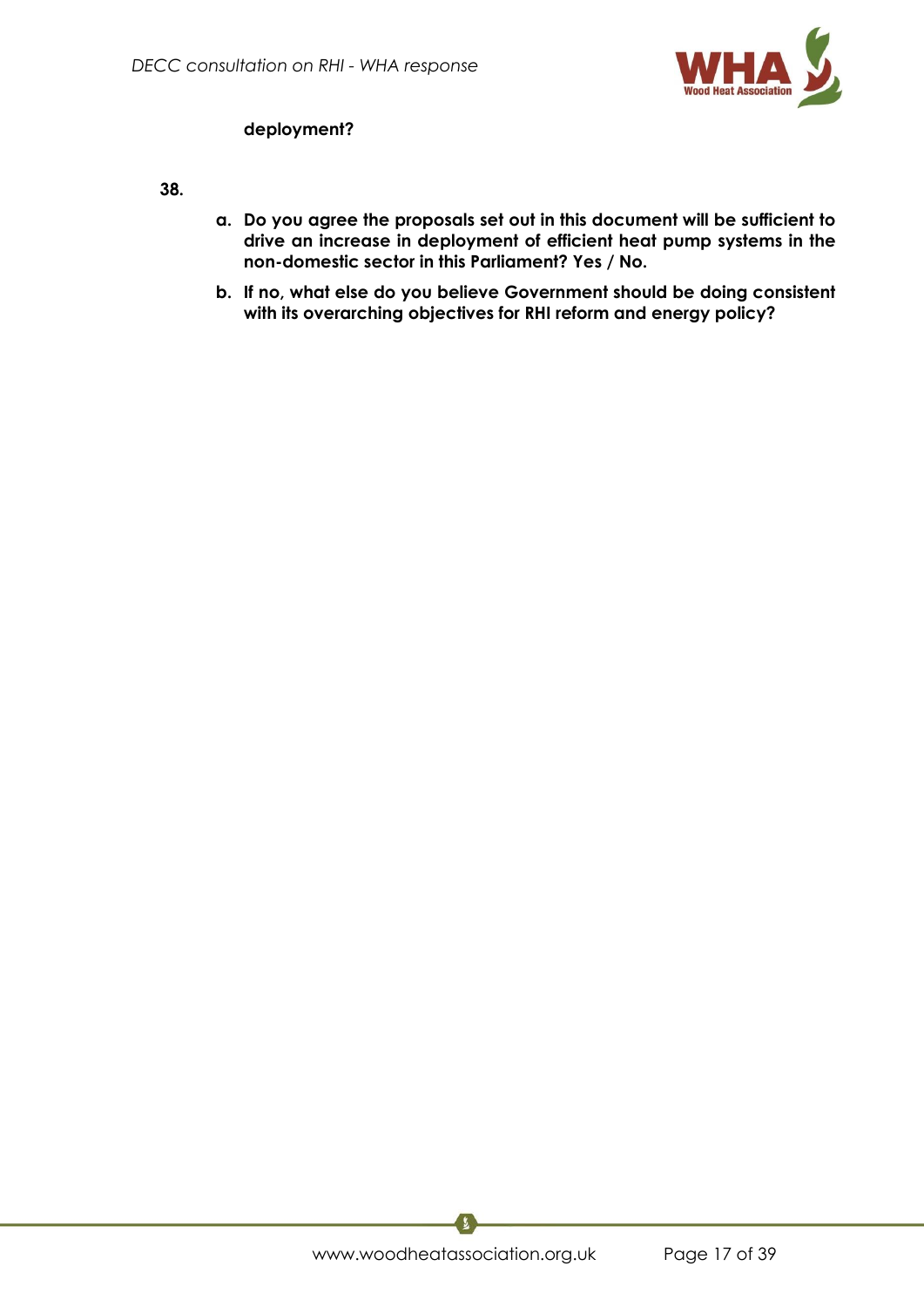

# **Non-domestic RHI: Biomass**

## **39.**

#### **a. Do you agree that the proposed single biomass boiler tariff should be tiered? Yes / No.**

Yes. We agree that the biomass tariff should be tiered and that the three biomass tariff bands should be merged, as these have created scheme inefficiencies and false incentives. Banding the biomass tariffs have led to a disproportional number of 190-199kW and 950-999kW installations, to receive the higher tariff of the lower band (see charts below).





Note: Based on Ofgem data from FOI released 28.9.2015.

We agree that a tiered tariff, like the biomethane tariff, would be more efficient, as it reduces incentive to over- and undersize installations for maximum financial benefit.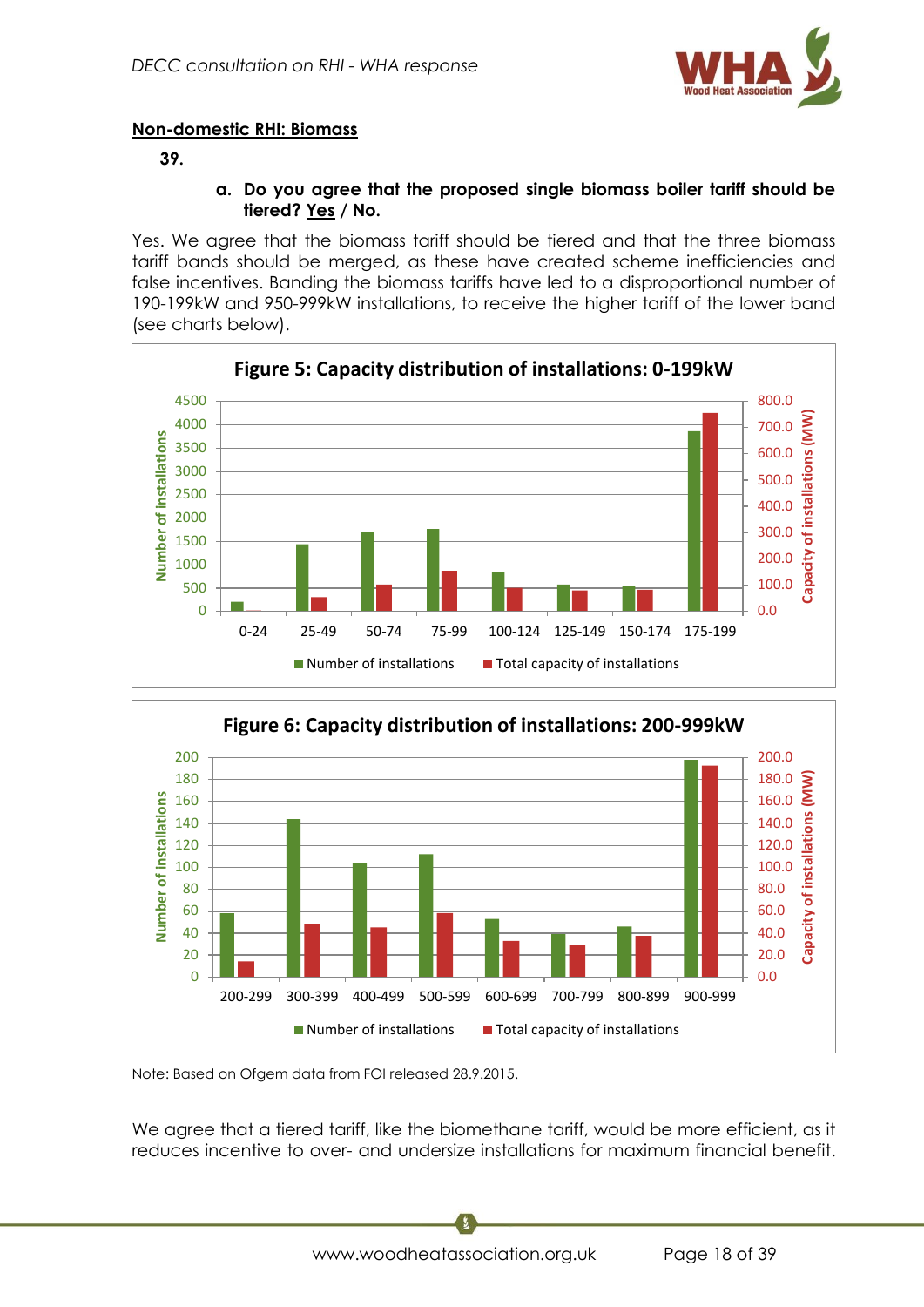

It is also easy for Ofgem to administer, and increases the incentive to size the installation for maximum efficiency.

However, we do not support the tiering structure proposed in the consultation. A three-tier tariff structure which applies to projects of all sizes, and the Tier 1 tariff is paid for the first X MWth, after which the project receives the Tier 2 tariff, followed by the Tier 3 after Y MWth. X is assumed to be the same for projects of all sizes improving the incentive to size installations optimally for operational needs. This tariff structure has been effective for the biomethane sector, it has been easy to understand by industry and to operate for Ofgem.

> **b. What is the appropriate tiering threshold at which participants should move from the Tier 1 to Tier 2 tariff? Please express your answer as a percentage, where 100% equals a system running constantly at full capacity.**

We disagree that the tiering should be based on percentage of full system capacity; it should rather be based on kWth to ensure that the tariff supports all sizes of biomass boilers as seen with the biomethane tariff structure. We would also recommend having three tiers, as having only two tiers will create too big of a cliff edge. The tariff structure could look like this:

|                                            | Tariff (p/kWth) |
|--------------------------------------------|-----------------|
| l Tier 1                                   | 4.0             |
| (On the first 1,000 MWth of eligible heat) |                 |
| Tier <sub>2</sub>                          | 3.3             |
| (Next 2,500 MWth of eligible heat)         |                 |
| Tier 3                                     | 2.5             |
| (Remaining MWth of eligible heat)          |                 |

There would be one band for all biomass installations with three tiers, and the tiering would be calculated on an annual basis. The tariff structure has here been applied to four different potential systems:

|                           | <b>Example 1</b> | <b>Example 2</b> | <b>Example 3</b> | <b>Example 4</b> |
|---------------------------|------------------|------------------|------------------|------------------|
| <b>System capacity kW</b> | 500              | 2,000            | 4,000            | 4,000            |
| <b>Load factor</b>        | 20%              | 20%              | 20%              | 35%              |
| Hours in operation pa     | 1,752            | 1,752            | 1,752            | 3,066            |
| MWh pa                    | 876              | 3,504            | 7,008            | 12,264           |
| <b>MWh pa @tier 1</b>     | 876              | 1,000            | 1,000            | 1,000            |
| <b>MWh pa @tier 1</b>     |                  | 2,500            | 2,500            | 2,500            |
| <b>MWh pa @tier 3</b>     |                  | 4                | 3,508            | 8,764            |
| Average tariff (p/kWth)   | 4.0              | 3.5              | 3.0              | 2.8              |

The tariff levels are merely illustrative as we have not consulted our members on these particular tariffs.

We are aware of other suggestions for similar tariff structures where the tiering would be based on a lifetime basis. With this suggestion, the system would get tier 1 for the first X MWth in its lifetime, followed by tier 2 for Z MWth, and tier 3 for Y MWth. A small system would take several years on tier 1 before having generated all X MWth and proceed to tier 2, where a large system could potentially only receive tier 1 for less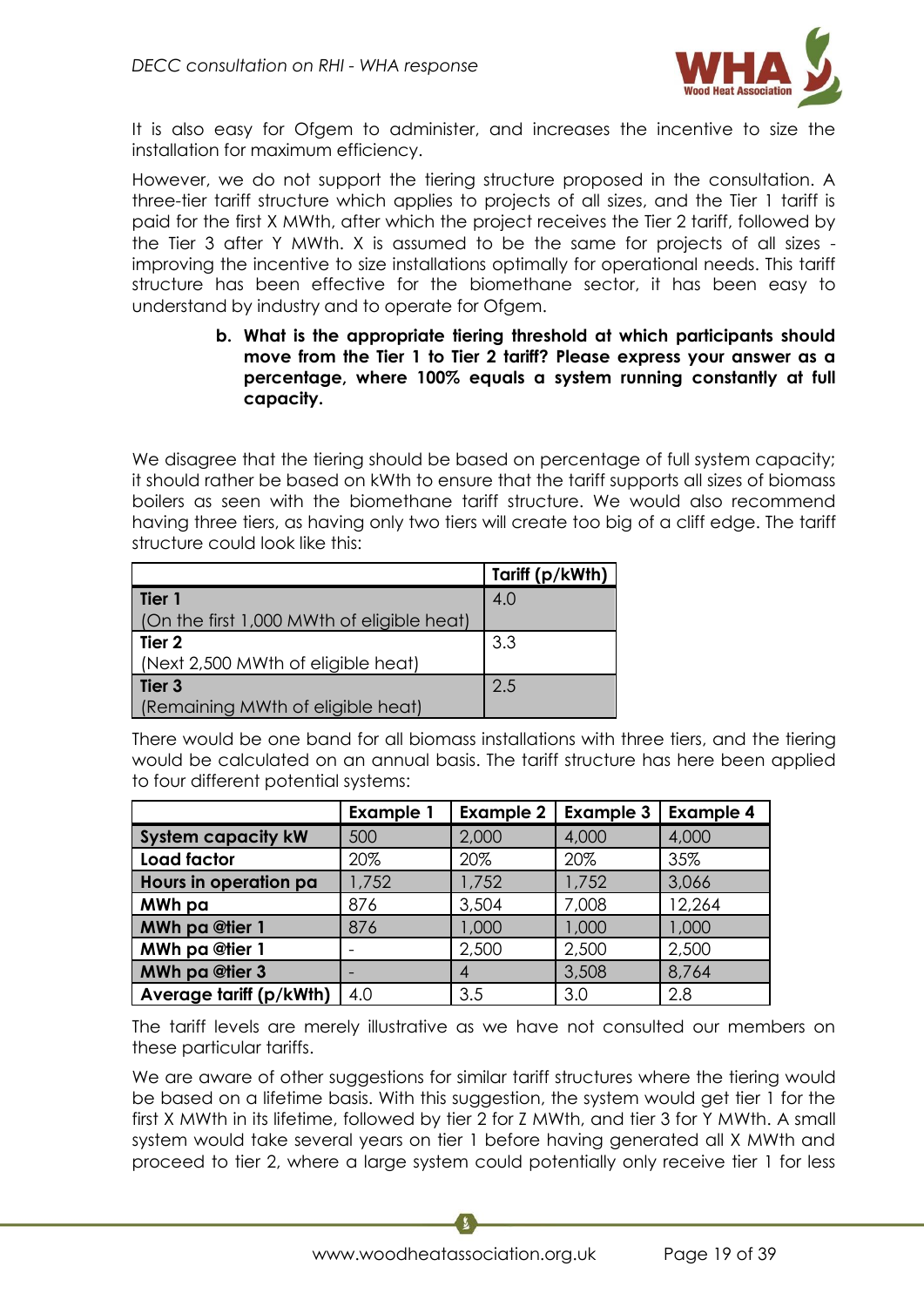

than a year before proceeding to tier 2 and later tier 3. This proposal has previously been put to DECC. The benefits of such proposal would be that the RHI income received by the customer would be frontloaded. We understand that DECC are limited by the annual budget in 2020/21 and frontloading the payments would limit the number of systems and installations that the budget could support, compared to more evenly spread payments.

**40.**

## **a. Do you agree that the appropriate tariff level for Tier 1 support for biomass boilers is in the range of 2.03** – **2.90p/kWh? Yes / No.**

No. We do not agree that the appropriate tariff level for a tier 1 should be in the range of 2.03 – 2.90p/kWh, as this represents a significant tariff reduction for biomass systems below 1MW. We are also very concerned that increasing the tiering structure to 30% rather than 15% will only provide support for high heat load uses. Given that a significant amount of heat in the UK is for space and hot water heating and tends to be seasonal this will make biomass heating unviable for the biggest potential use. This includes the targeted large biomass systems intended for district heating usage where heat demand is seasonal.

#### Biomass is sustainable and an available resource

We are very concerned that the consultation document refers multiple times to biomass as 'a scarce resource', followed by proposals to limit the increase of biomass heating under the RHI. We do not believe there are grounds for concern and, below, will refer to several reports and statistics illustrating the forests supplying wood fuel are growing in the UK and EU. There is similarly an untapped potential for the growth of sustainable non-woody biomass such as energy crops. Biomass fuels are one of the few sources of energy where demand will actually stimulate availability.

The government's own [UK Bioenergy Strategy](https://www.gov.uk/government/uploads/system/uploads/attachment_data/file/48337/5142-bioenergy-strategy-.pdf) state that "*although highly uncertain, our analysis indicates that sustainably-sourced bioenergy could contribute by 2020 around 8-11% to the UK's total primary energy demand and around 12% by 2050 (within a wide range of 8%-21%)*".

We have mainly focused on UK and EU forestry as these would be the main sources for the biomass heat fuel. North America, South America, East and Southeast Asia, Africa, and Australia are not considered to be suppliers for UK biomass heating. This is also illustrated by the fuels registered on the Biomass Suppliers List, where 75% of fuels originate from EU countries accompanied by the Russian fuel making up 23% of registered fuels. It is worth noting that these numbers only refer to listed fuels and not the actual volume in which each of these fuel were used. Despite making up 23% of BSL listed fuels, the Russian fuels could account for less than 5% of the total volume used by consumers.

It is also worth noting that the average Biomass Suppliers List fuel has a maximum emissions value of just 10.9gCO2/MJ compared to the 34.8gCO2/MJ minimum requirement. This constitutes 87.47% GHG saving compared to the EU fossil heat average. The average UK BSL fuel has a maximum emissions value of just 7.1gCO2/MJ, which constitutes a -91.88% GHG saving. The figures do not weigh the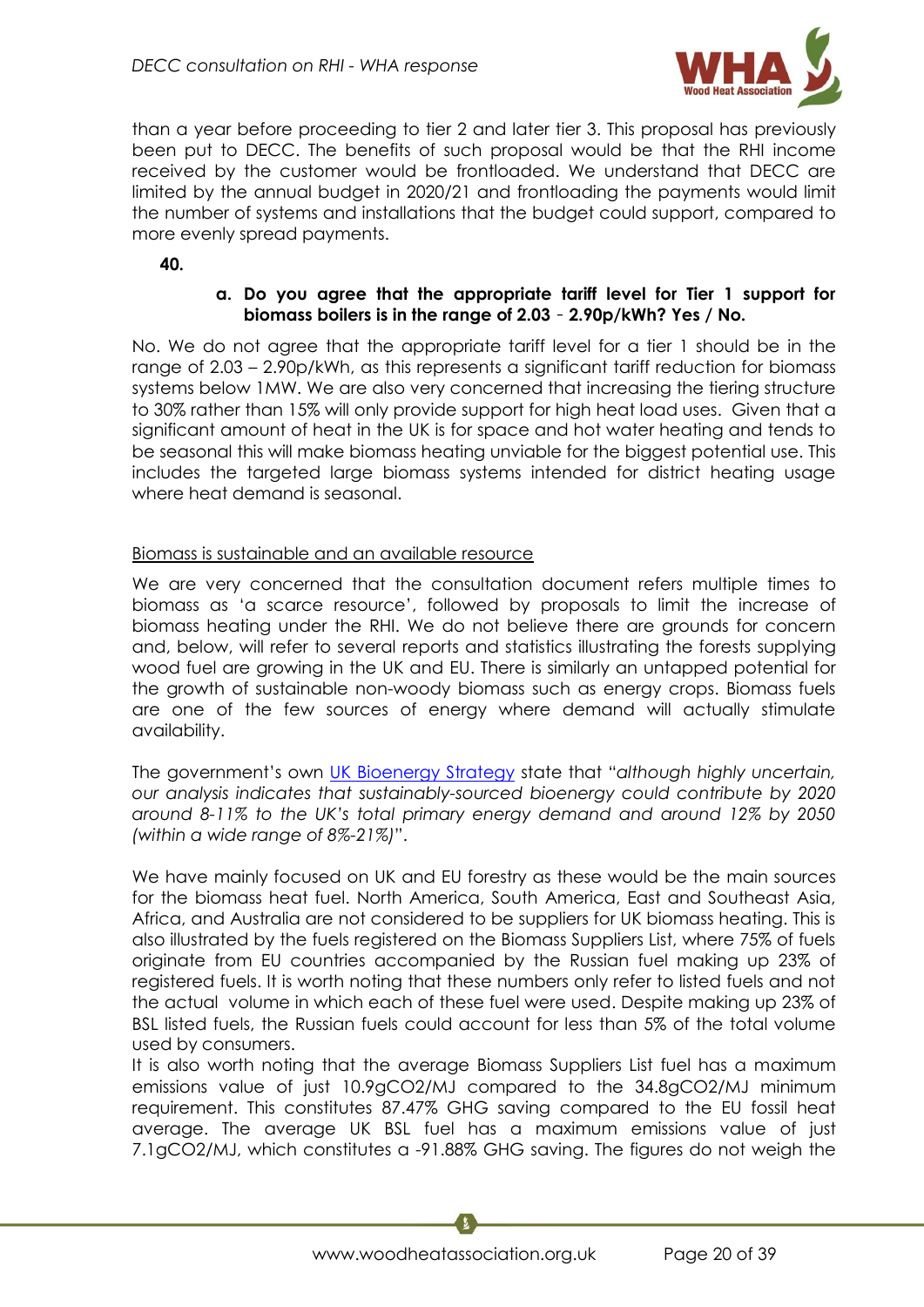

fuels by the volume in which they used, and it is therefore likely that the average GHG saving is even higher.



Note: Based on Ofgem data from FOI released 1.4.2016. \* denotes less than 5 fuels are registered on the Biomass Suppliers List from this country.

As data from the Biomass Suppliers List (illustrated in the two charts) shows, the biomass heat industry has demonstrated that it sustainable and delivers significant GHG emission savings.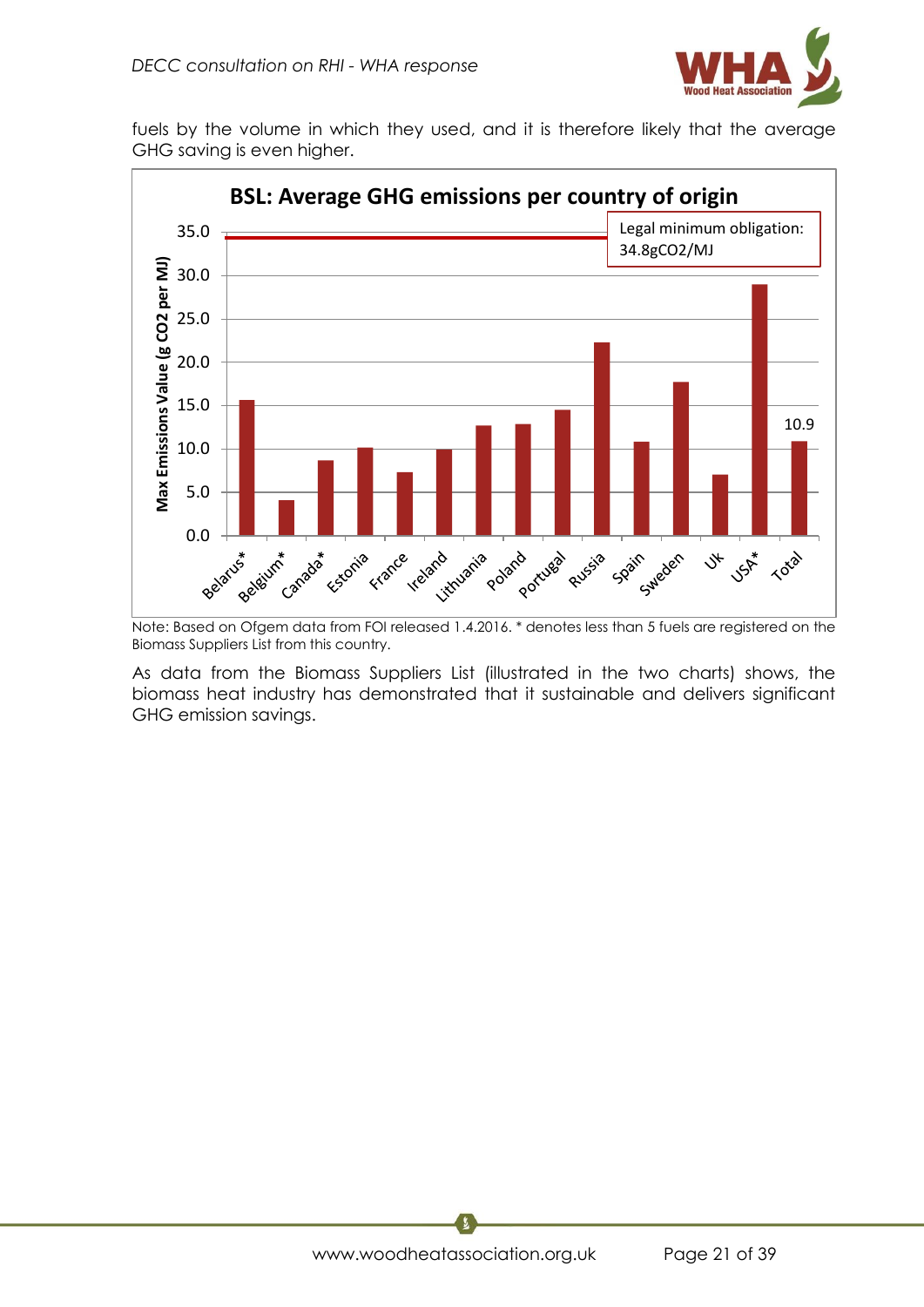



Note: Based on Ofgem data from FOI released 1.4.2016. \* denotes less than 10 fuels are registered on the Biomass Suppliers List from this country. The average does not weigh the fuels by the volume in which they used.

# *UK Forestry:*

**.** 

The annual increment of volume of wood in England's forests is around 7.4million cubic meters of timber. Over the next 20 years the average annual coniferous increment is forecast to reduce to 2.5 million cubic metres in the period 2032-36. The woodland area in the UK has, since the 1900s, continuously increased every decade, with UK woodland area increasing from 4.7% in 1905 to 13.0% in 2015<sup>1</sup> . This is at a time when the use of biomass fuel has increased. DECC commissioned the "UK and Global bioenergy resources and prices"-report in 2011 from AEA, Oxford Economics, Forest Research, and the Biomass Energy Centre, which shows that by 2020, the UK could have access to about 1,800 Petra joule of bioenergy supply; equivalent to 20% of current primary energy demand in the UK. Over the next 20 years the average annual hardwood increment is forecast to increase to a maximum of 5.0 million cubic metres and then fall back to 4.7 million cubic metres in the period 2032-36.<sup>2</sup> The market for hardwood in the UK is mainly aimed at woodfuel, which is the only

<sup>1</sup> Forestry Commission, Woodland Area,

[http://www.forestry.gov.uk/website/forstats2015.nsf/0/4E46614169475C868025735D00353CC8](http://www.forestry.gov.uk/website/forstats2015.nsf/0/4E46614169475C868025735D00353CC8?open&RestrictToCategory=1) [?open&RestrictToCategory=1](http://www.forestry.gov.uk/website/forstats2015.nsf/0/4E46614169475C868025735D00353CC8?open&RestrictToCategory=1)

<sup>2</sup> Forestry Commission, Woodlands indicator 3: Annual increment of volume of wood in England's forests (p. 45): [http://www.forestry.gov.uk/pdf/FC-England-Indicators-Report-](http://www.forestry.gov.uk/pdf/FC-England-Indicators-Report-20152.pdf/$FILE/FC-England-Indicators-Report-20152.pdf)[20152.pdf/\\$FILE/FC-England-Indicators-Report-20152.pdf](http://www.forestry.gov.uk/pdf/FC-England-Indicators-Report-20152.pdf/$FILE/FC-England-Indicators-Report-20152.pdf)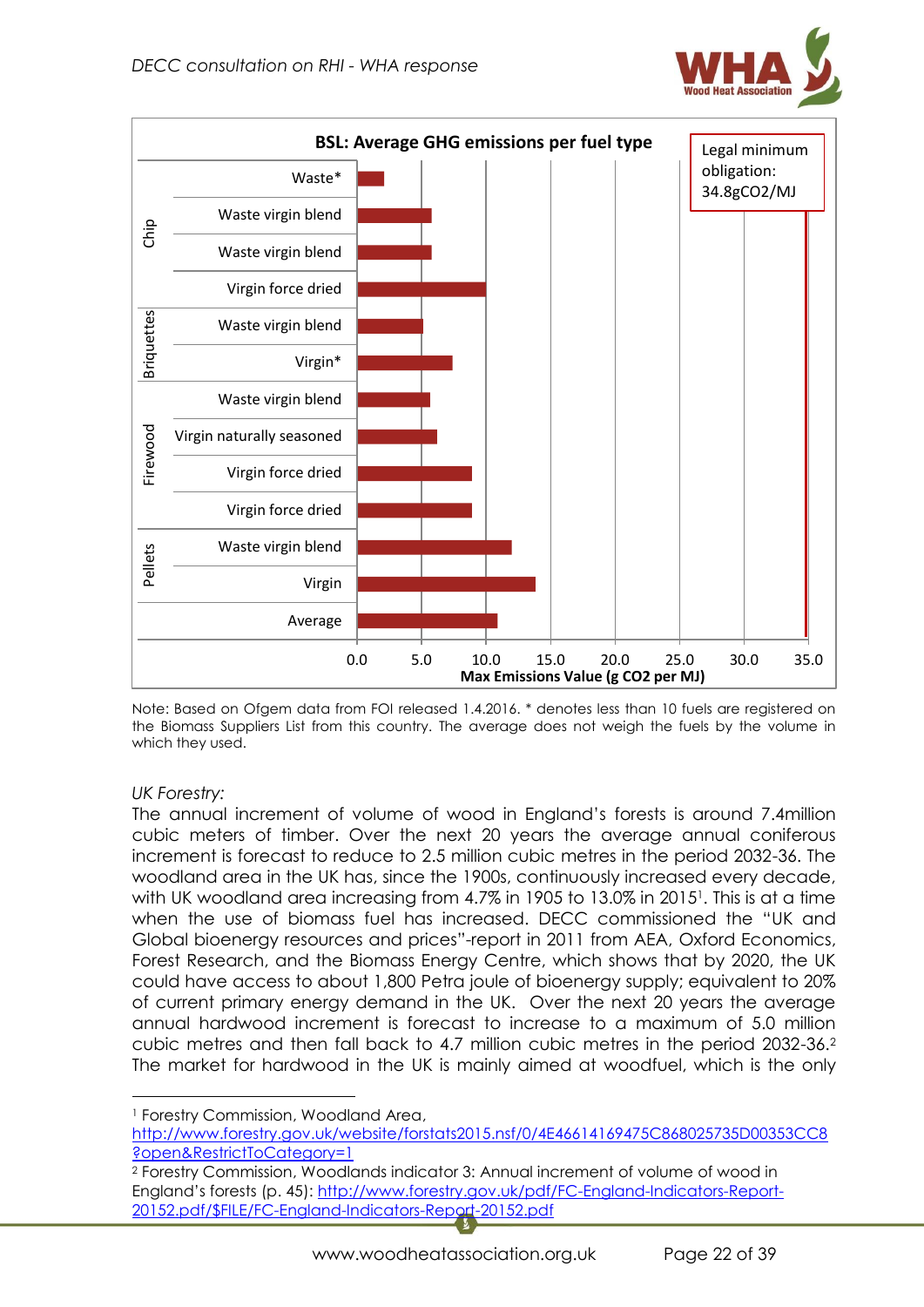

significant market for hardwood roundwood<sup>3</sup>. Without an active demand for hardwood for woodfuel, there would be little demand for this, eliminating the economic incentive to grow and supply UK grown roundwood.

DECC's analysis in the [UK Bioenergy Strategy](https://www.gov.uk/government/uploads/system/uploads/attachment_data/file/48337/5142-bioenergy-strategy-.pdf) suggests "*a reasonable level of domestic feedstock that is now available for the production of energy in excess of 75TWh of bioenergy. There is potential for this to rise by at least 20% to around 90TWh by 2020 with further growth potential leading up to 2030 (our low estimate assumes 110TWh)*. […] *Supplies from UK forests are also expected to increase. Around 10 Million green tonnes of wood each year is currently harvested in the UK from*  woodlands and forests. Harvested timber supplies a range of markets including *sawmills, panel board producers and energy generation. In recent years significant progress has been made in developing the woodfuel supply chains (in 2007 around 0.5 Million tonnes of wood were delivered to energy markets, increasing to 1.5 Million tonnes in 2010)*" 4

The Forestry Commission's 50 year forecast of timber availability does not suggest any concern with biomass availability<sup>5,6</sup>, but this does not include the positive impact of demand for biomass fuel. With increased demand for biomass, previous undermanaged forests would be brought into management and thereby increase its availability<sup>7</sup> . It is a common misconception that the increased use of biomass will lead to reduced use of wood in panel board and construction, but Forestry Commission statistics show that the as softwood deliveries to energy markets have increased, deliveries to sawmills have increased and deliveries to panel board mills have remained broadly stable between 2005 and 2014<sup>8</sup> . Increased demand for biomass fuel creates an economic signal to the forestry market that devalued residue and by-products have an economic value, thereby supporting increased forestry growth.

Defra has in a forestry policy statement<sup>9</sup> outlined how the Government intends to work with the forestry sector to bring more woodland into active management,

1

<sup>3</sup> Forestry Statistics 2015 - UK-Grown Timber, Deliveries of UK-grown roundwood,

[http://www.forestry.gov.uk/website/forstats2015.nsf/0/187E23791CE53F068025735200491AFF?o](http://www.forestry.gov.uk/website/forstats2015.nsf/0/187E23791CE53F068025735200491AFF?open&RestrictToCategory=1) [pen&RestrictToCategory=1](http://www.forestry.gov.uk/website/forstats2015.nsf/0/187E23791CE53F068025735200491AFF?open&RestrictToCategory=1)

<sup>4</sup> UK Bioenergy Strategy,

[https://www.gov.uk/government/uploads/system/uploads/attachment\\_data/file/48337/5142](https://www.gov.uk/government/uploads/system/uploads/attachment_data/file/48337/5142-bioenergy-strategy-.pdf) [-bioenergy-strategy-.pdf](https://www.gov.uk/government/uploads/system/uploads/attachment_data/file/48337/5142-bioenergy-strategy-.pdf)

<sup>5</sup> Forestry Commission, hardwood availability forecast

[http://www.forestry.gov.uk/pdf/50\\_YEAR\\_FORECAST\\_OF\\_HARDWOOD\\_AVAILABILITY.pdf/\\$FILE/](http://www.forestry.gov.uk/pdf/50_YEAR_FORECAST_OF_HARDWOOD_AVAILABILITY.pdf/$FILE/50_YEAR_FORECAST_OF_HARDWOOD_AVAILABILITY.pdf) [50\\_YEAR\\_FORECAST\\_OF\\_HARDWOOD\\_AVAILABILITY.pdf](http://www.forestry.gov.uk/pdf/50_YEAR_FORECAST_OF_HARDWOOD_AVAILABILITY.pdf/$FILE/50_YEAR_FORECAST_OF_HARDWOOD_AVAILABILITY.pdf)

<sup>6</sup> Forestry Commission, Softwood availability forecast

[http://www.forestry.gov.uk/pdf/50\\_YEAR\\_FORECAST\\_OF\\_SOFTWOOD\\_AVAILABILITY.pdf/\\$FILE/](http://www.forestry.gov.uk/pdf/50_YEAR_FORECAST_OF_SOFTWOOD_AVAILABILITY.pdf/$FILE/50_YEAR_FORECAST_OF_SOFTWOOD_AVAILABILITY.pdf) [50\\_YEAR\\_FORECAST\\_OF\\_SOFTWOOD\\_AVAILABILITY.pdf](http://www.forestry.gov.uk/pdf/50_YEAR_FORECAST_OF_SOFTWOOD_AVAILABILITY.pdf/$FILE/50_YEAR_FORECAST_OF_SOFTWOOD_AVAILABILITY.pdf)

<sup>7</sup> Forestry Commission, Millions of tonnes of wood being wasted every year

[http://www.telegraph.co.uk/news/earth/earthnews/8603921/Millions-of-tonnes-of-wood](http://www.telegraph.co.uk/news/earth/earthnews/8603921/Millions-of-tonnes-of-wood-being-wasted-every-year.html)[being-wasted-every-year.html](http://www.telegraph.co.uk/news/earth/earthnews/8603921/Millions-of-tonnes-of-wood-being-wasted-every-year.html)

<sup>8</sup> Forestry Commission, Forestry Statistics 2015 - UK-Grown Timber, Deliveries of UK-grown roundwood,

[http://www.forestry.gov.uk/website/forstats2015.nsf/LUContents/824A4E0E2DDEDC858025731](http://www.forestry.gov.uk/website/forstats2015.nsf/LUContents/824A4E0E2DDEDC858025731B00541EFF) [B00541EFF](http://www.forestry.gov.uk/website/forstats2015.nsf/LUContents/824A4E0E2DDEDC858025731B00541EFF)

<sup>9</sup> Government Forestry and Woodlands Policy Statement,

[https://www.gov.uk/government/uploads/system/uploads/attachment\\_data/file/221023/pb](https://www.gov.uk/government/uploads/system/uploads/attachment_data/file/221023/pb13871-forestry-policy-statement.pdf) [13871-forestry-policy-statement.pdf](https://www.gov.uk/government/uploads/system/uploads/attachment_data/file/221023/pb13871-forestry-policy-statement.pdf)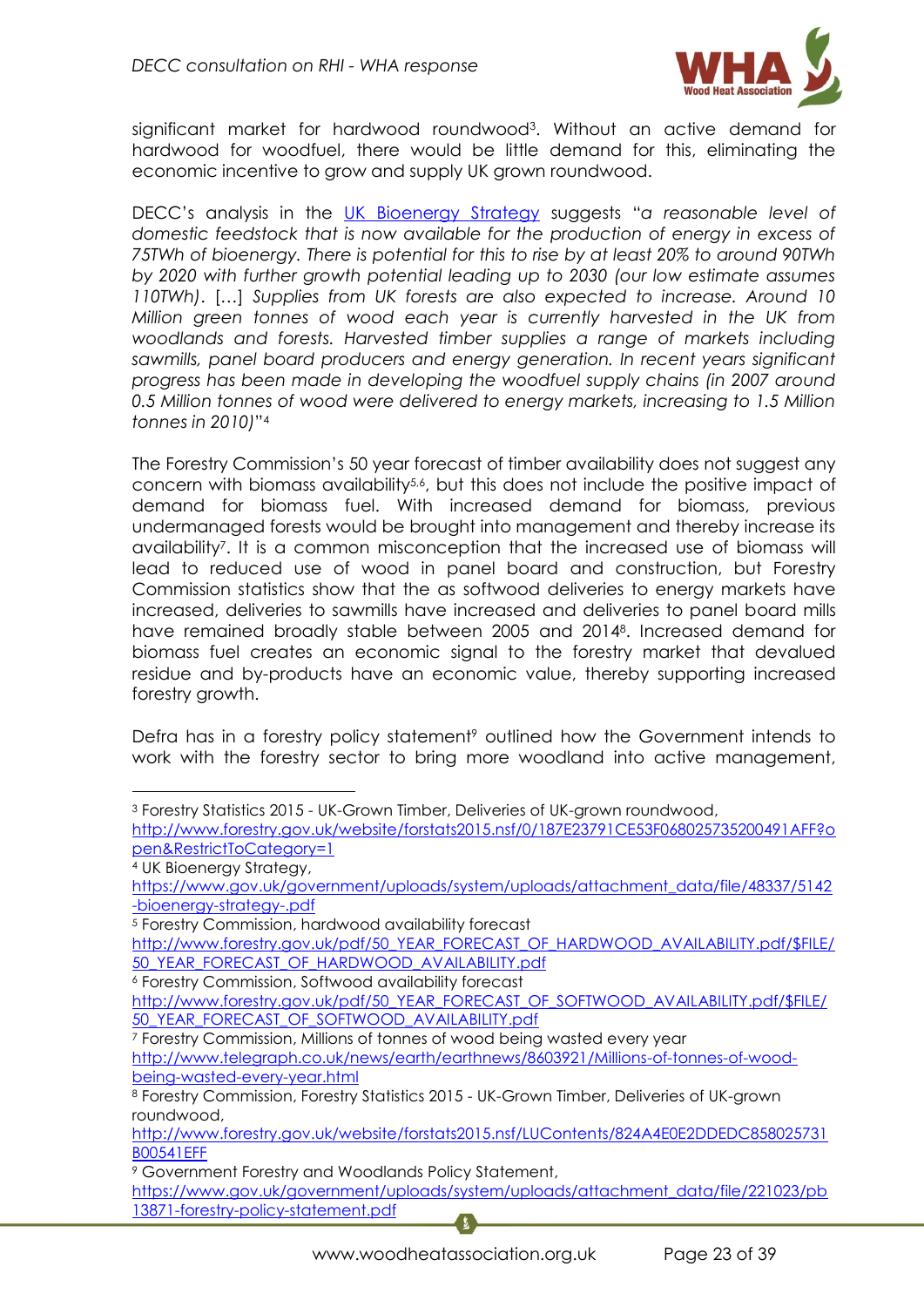

including the development of the woodfuel market. The policy clearly outlines how the use of woodfuel is seen as a positive factor for UK's forestry sector and will enable more undermanaged woodland to be brought into management. By thinning trees in dense woods to produce the fuel, it opens up the forest, which encourages more wood land growth, rather than less, and benefits woodland biodiversity, wildlife, and local economies. A lack of active management means that sunlight can often no longer reach the woodland floor. Rarely grazed by livestock, woodlands are often overgrown with brambles and suffering from high levels of nutrient pollution, which encourage plants like nettles instead of our specialist woodland flora<sup>10</sup>.

The strict UK Forest Management criterion (i.e. land-use criteria) protects against unsustainable practices and reduces risks of unsustainable forest management. In life-cycle analysis, the average UK fuel registered on the Biomass Suppliers List by far exceeds the Government's 60% minimum GHG saving criterion, as it has a max emissions value of just 7.1gCO<sub>2</sub>/MJ, representing a 91.88% GHG saving compared to the EU fossil heat average. This is excluding the thousand self-suppliers who are assessed to have an even lower GHG footprint due to the low transport distance. Including imported fuels, the average fuel registered on the Biomass Suppliers List has a max emissions value of just 10.9gCO<sub>2</sub>/MJ, representing 87.47% GHG saving.

## *UK Energy Crops:*

1

There is an enormous potential for further developing UK produced biomass. The NFU suggest that the UK should be aiming to produce 10 million tonnes of indigenous biomass. This should be made up from 4 million tonnes of straw, 3.5 million tonnes of perennial energy crops such as short rotation coppice (SRC) and miscanthus (grown on 350,000 hectares of farmland) and 2.5 million tonnes from enhanced woodland management (particularly bringing unmanaged woodland back into management). The Energy Technology Institute suggest that domestic sources of biomass could provide 6% of UK's energy by 2050 and could reduce the cost of meeting the UK's 2050 carbon targets by more than 1% of GDP<sup>11</sup> . Furthermore to this point, several reports and academics have found significant land available for the production of perennial energy crops. Lovett, A. et al. (2014)<sup>12</sup> conclude that there is a large area of potentially available land for planting of perennial energy crops in Great Britain, even after making allowance for food production - at around 3.5 Mha, towards the top of the range cited in the 2012 Bioenergy Strategy. Aylott et al (2010)<sup>13</sup> suggest that 7.5 million tons of biomass (from short-rotation coppice) is realistically available from 0.8 million ha of poorer land in England.

The straw and woodland resource are already there waiting to be exploited. Currently perennial crops have an area of around 10,000 – 15,000 hectares so a significant increase in planting will need to be stimulated for this potential to be realised. SRC and miscanthus can be grown on marginal agricultural land so shouldn't compete with food production.

<sup>&</sup>lt;sup>10</sup> Forestry Recommissioned, Bringing England's woodlands back to life,

[http://www.plantlife.org.uk/uploads/documents/WR\\_web.pdf](http://www.plantlife.org.uk/uploads/documents/WR_web.pdf)

<sup>11</sup> Bioenergy, Enabling UK biomass<http://www.eti.co.uk/bioenergy-enabling-uk-biomass/>

<sup>12</sup> Lovett, A. et al. (2014) Global Change Biology - Bioenergy 6, 99–107,

<https://ueaeprints.uea.ac.uk/48133/1/gcbb12147.pdf> <sup>13</sup> Aylott et al (2010) Biofuels 1(5), 719–727,

<http://www.tandfonline.com/doi/abs/10.4155/bfs.10.30>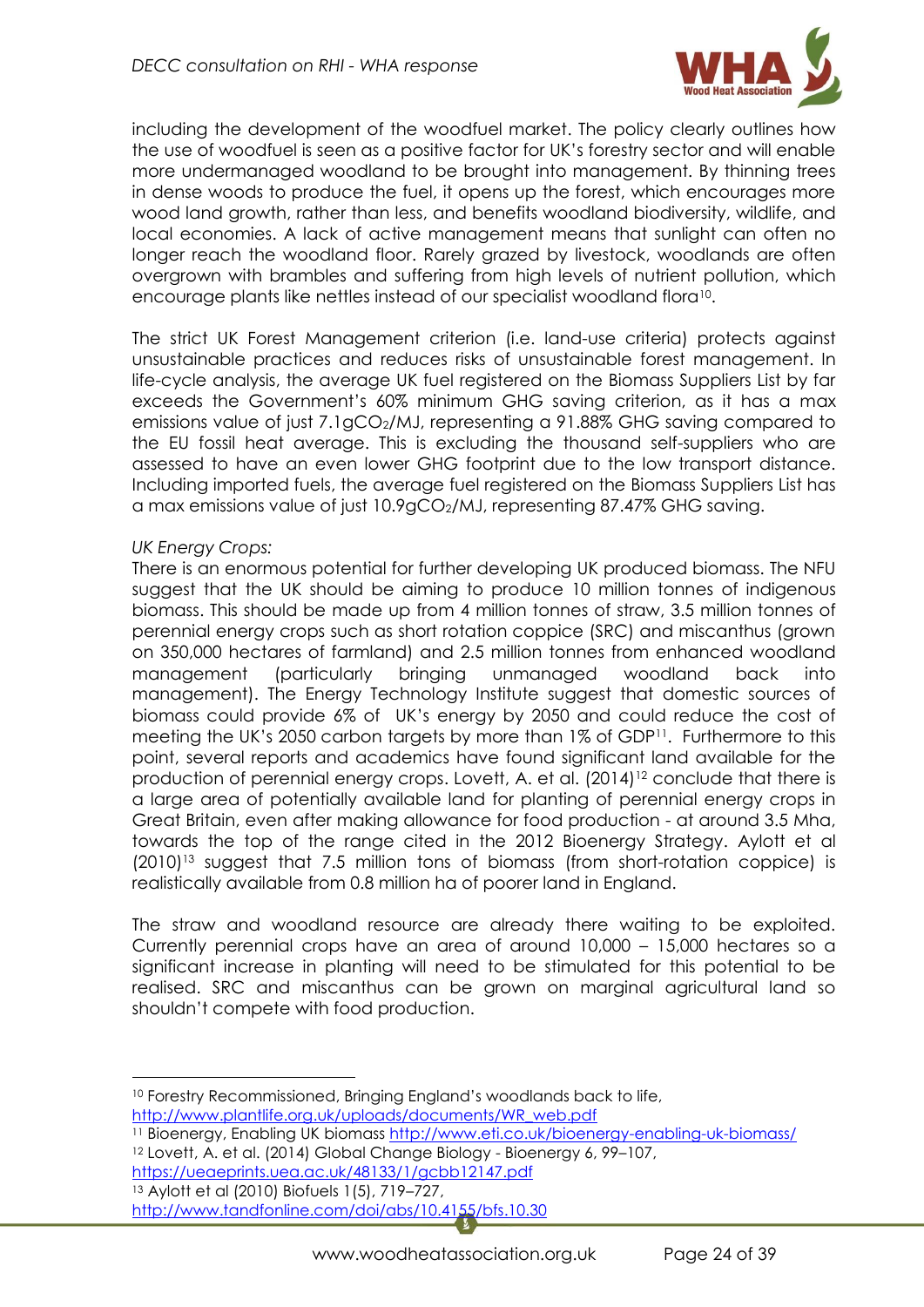

There are fringe benefits of producing biomass in the UK. Trees and perennial energy crops can assist with water quality improvements and are part of a toolkit of measures assisting in flood mitigation. When planted appropriately trees and perennial energy crops are a very effective and low cost way of helping the UK meet the Water Framework Directive objectives and reducing the economic impact of floods<sup>14</sup>. Haughton et al. (2015)<sup>15</sup> found that biomass crops could enhance biodiversity in agricultural landscapes, supporting wider sustainability goals

Willows grown as SRC can provide early sources of pollen and nectar for pollinating insects in late winter early spring. This could be exploited to help rebuild pollinator populations and potentially could lead to higher yields of insect pollinated food crops. Home-grown biomass production would also facilitate rural regeneration by creating jobs and rural wealth creation opportunities.

## *EU Forestry:*

 $\overline{a}$ 

Of the area in the EU, 41%, 178 million ha, is covered with forests and other woodland, with about 75 % of that area potentially available for wood supply<sup>16</sup>. The European Commission's 'Study on the Wood Raw Material Supply and Demand for the EU Wood-processing Industries' state:

- "In all the analysed products and product groups, the production in Europe is either declining or relatively stable. However, in sawmilling and especially pellet production, there are high hopes among the producers that future demand will be increasing. However, the low price of sawn wood in comparison with the relatively high price of logs keeps sawmilling's competitiveness at a low level, although the increasing demand for the byproducts of sawmilling partly compensates."
- "Between 2000 and 2010, wood raw material use in the EU-27 bio-energy sector grew (ca. +82 million m3 RWE) more than double in comparison to the growth of both pulp and paper and of wood products. Following this significant growth, the wood raw material use of the bio-energy sector approached the wood raw material use of the wood product sector."
- "The sawmills are in a key position in this because sawlogs are the most valuable parts of the trees and hence the most interesting one from the wood sellers' point of view. To get the market of wood raw material running, it is therefore extremely important that the sawmills are profitable and act as drivers for the wood market. This brings also pulpwood as well as energy wood to the market and other forms of woodworking industries, pulp and paper industries as well as power plants can benefit from this as well as from the industrial residues. This trickle-down effect is often referred to as a "cascade"."

<sup>14</sup> Forest Research, Woodland for Water: Woodland measures for meeting Water Framework Directive objectives,

[http://www.forestry.gov.uk/pdf/FRMG004\\_Woodland4Water.pdf/\\$FILE/FRMG004\\_Woodland4](http://www.forestry.gov.uk/pdf/FRMG004_Woodland4Water.pdf/$FILE/FRMG004_Woodland4Water.pdf) [Water.pdf](http://www.forestry.gov.uk/pdf/FRMG004_Woodland4Water.pdf/$FILE/FRMG004_Woodland4Water.pdf)

<sup>15</sup> Haughton, A.J., Bohan, D.A., Clark, S.J., Mallott, M.D., Mallott, V., Sage, R. and Karp, A., 2015. Dedicated biomass crops can enhance biodiversity in the arable landscape. GCB Bioenergy,<http://onlinelibrary.wiley.com/doi/10.1111/gcbb.12312/full>

<sup>16</sup> Study on the Wood Raw Material Supply and Demand for the EU Wood-processing Industries,<http://ec.europa.eu/DocsRoom/documents/11920>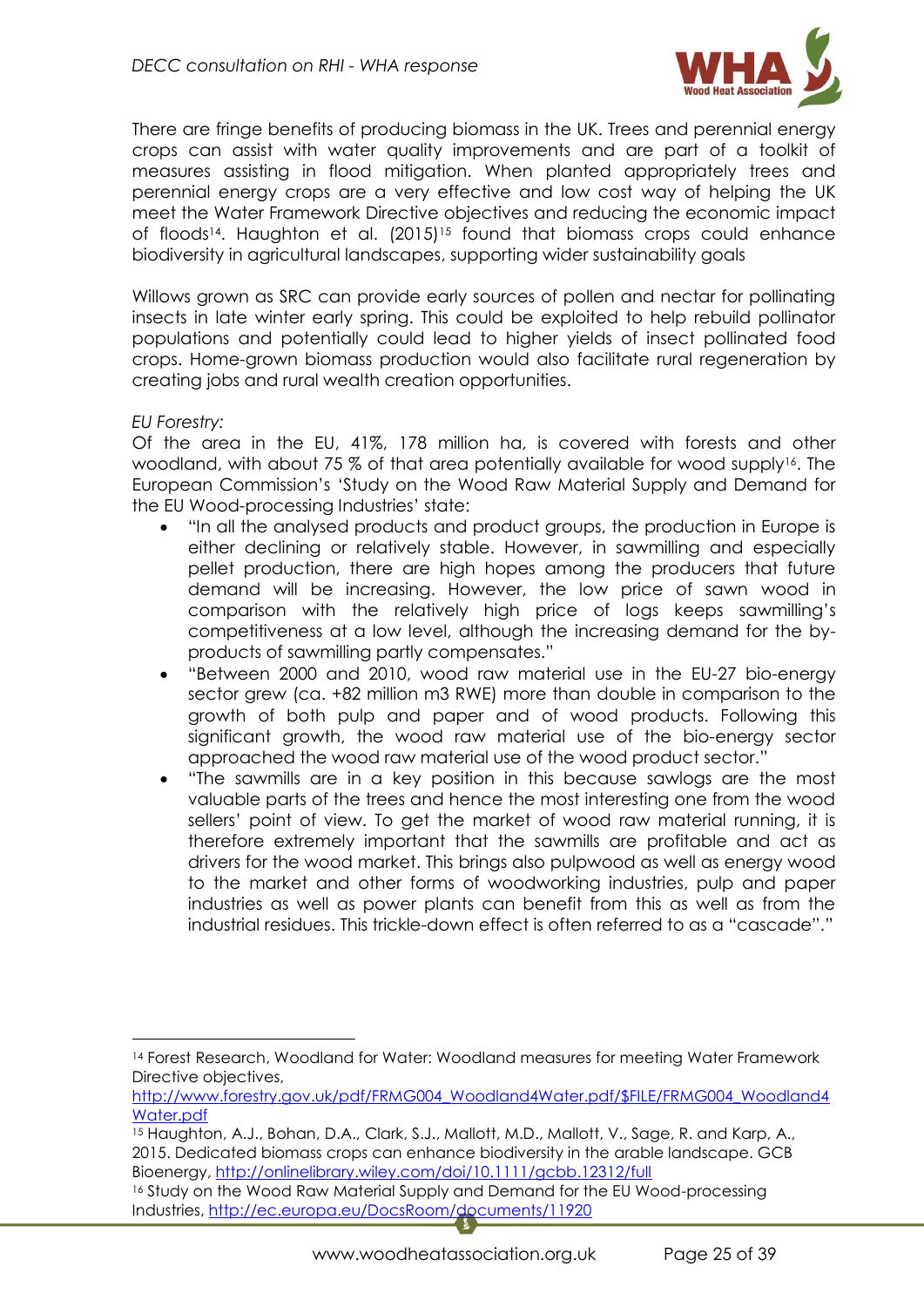

We would also like to point to the 'State of Europe's Forests 2015 Report' <sup>17</sup> from Forest Europe which concludes:

- Between 2005 and 2015 the average annual sequestration of carbon in forest biomass, soil and forest products reached about 720 million tonnes, which corresponds to about 9% of the net greenhouse gas emissions for the European region
- Despite the fact that the European forest sector was affected by the recent global economic recession, it seems now on a steady path of recovery. Europe still remains one of the world's biggest producers of equivalent roundwood and has moved from being a net importer of primary wood and paper products to a net exporter. In particular as reported in the document, information on total roundwood production was provided by 38 countries, representing 60% of the forests in the Forest Europe area.
- Sustainable forest management in Europe is directly contingent on sustainable markets for forest products and vice versa. The consumption of roundwood and all of its products and by-products is a factor in the sustainable development of the forest sector. Profitability in most forests is dependent upon sales of roundwood, and, to a growing extent, sales of forest residues for energy. The revenue from sales of wood supports most activities and treatments in forests. The price of saw logs is particularly important for the profitability of forest operations, thus the demand for solid wood products plays a crucial role for the mobilisation of pulpwood and forest residues. In this context it is worth noting that the recognition of the environmental benefits of the use of wood in construction is slowly increasing throughout Europe. This could result in far greater consumption in the future.
- *Wood consumption in Europe remains well below forest growth. Thus, harvests fall short of annual growth by approximately 36%.*

## Biomass is a strategic and not a transitional technology

According to DECC's Bioenergy Strategy, "excluding biomass from the energy mix would significantly increase the cost of decarbonising our energy system – an increase estimated by recent analysis at £44 billion". Biomass heating has a large strategic potential for decarbonising our heat use, but it is not going to support the entire heating demand – far from it. Biomass heating is ideal for the off-gas-grid heating needs in schools, agriculture, offices, hospitals, and various other buildings with high heat load need, either in form of dedicated heating, CHP, or district heating.

Biomass heating has a long term strategic role to play in decarbonising the existing building stock, where 80% of current building stock is predicted to still exist in 2050. There is therefore a massive need for retrofitting of high-carbon, fossil-fuel-based heating, where there are few alternatives other than biomass to adequately meet the heat load needed. We understand the intention to support the overall electrification of heating via heat pumps, as supported by renewable power technologies and nuclear energy. This strategy has its merits, but it does ignore the diversity of heating need in very distinct, and different non-domestic sector.

We would also propose to consider the international experience of decarbonising heat, where biomass has significantly led the replacement of fossil fuels. In Europe,

**.** 

<sup>17</sup> FOREST EUROPE, 2015: State of Europe's Forests 2015, <http://www.foresteurope.org/fullsoef2015>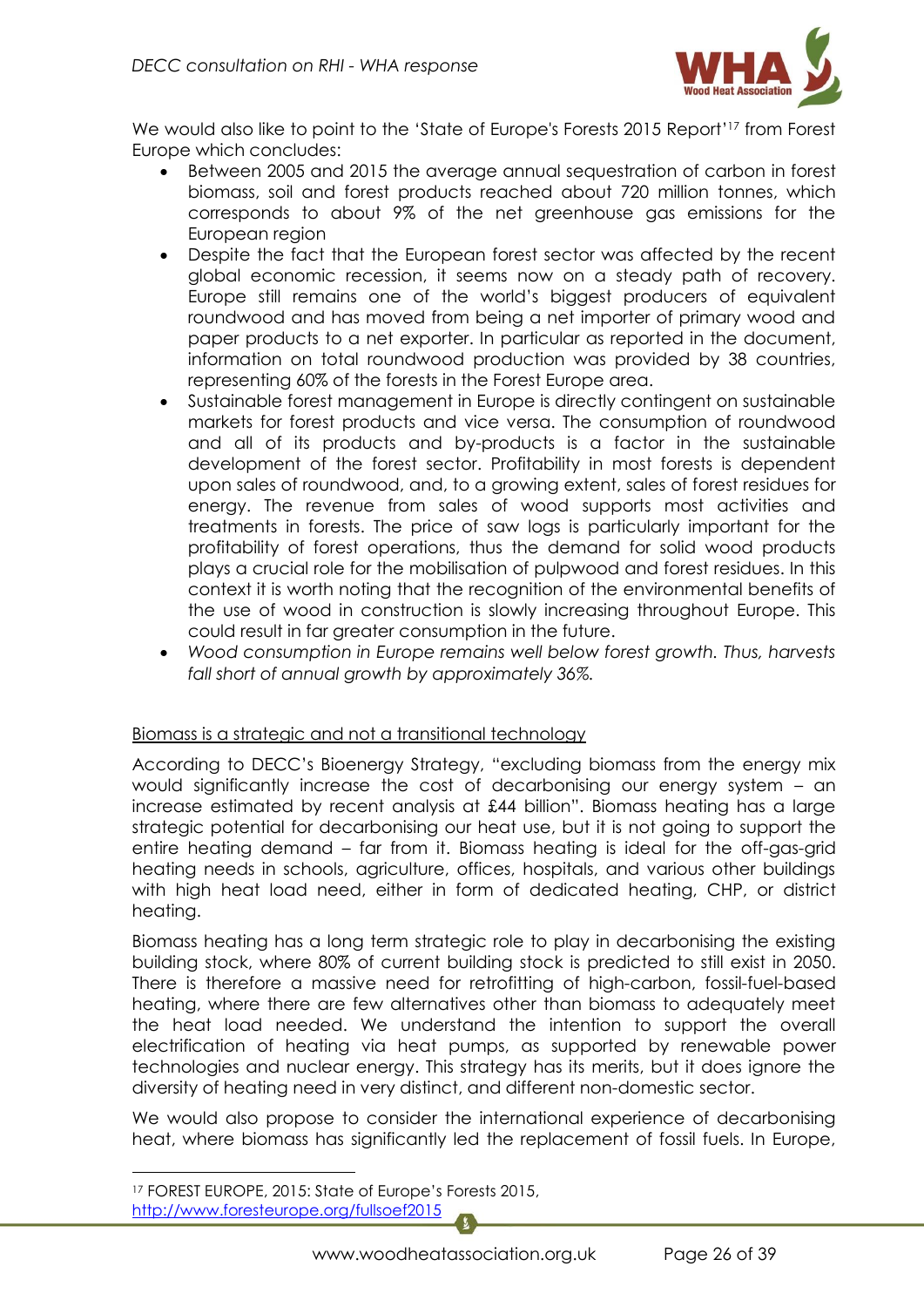

biomass had provided 89% [Eurostat] of all European renewable heat production, despite having a higher energy efficient building stock than the UK. This is not to imply that 90% of UK heating should be delivered from biomass, but merely to underline that international experience shows that biomass heating has so far been the preferred low-carbon, renewable heating option. In the UK, biomass is, as mentioned before, the most suitable for the off-gas-grid, rural, low density 'niche' market – the very same market the RHI is aimed at.

#### Biomass is cost-effective to support

The consultation document questions the cost effectiveness of biomass heating below 1MW, which is surprising considering that the medium biomass tariff (the only market currently showing growth) is lower than many other supported technologies.



Before the 25% degression was applied to the small biomass market 1st July 2015 and deployment levels for this band were still relatively high, the tariff was at a weighted average of just 4.8p/kWth.

Looking at the cost of installation data released with the consultation, it is clear that biomass is the cheapest low-carbon renewable heating option both in the domestic and non-domestic RHI: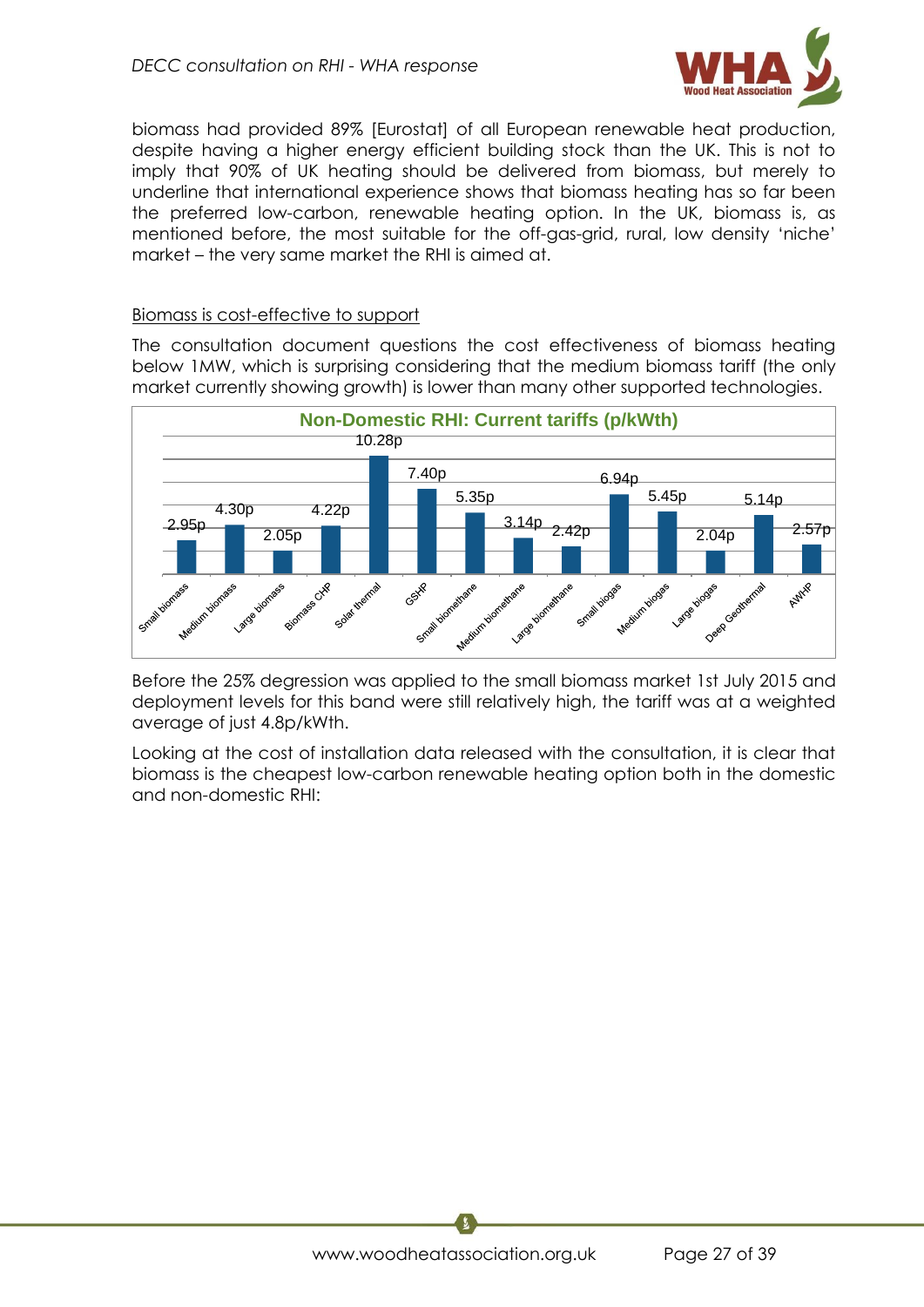





We understand why DECC wants to encourage large scale biomass (+1MW) projects as they provide the lowest cost per KW. As reported in DECC's Non-domestic RHI reported installation costs (Oct 2015) spreadsheet, the average reported installation cost for large biomass was merely £360 per KW capacity. However, this should not mean that the government cannot also support medium and small biomass which have the second and third lowest installation cost, and therefore are the second and third cheapest renewable heating technology in the RHI. By focusing solely on large scale biomass and proposing a tariff that would make sub-1MW project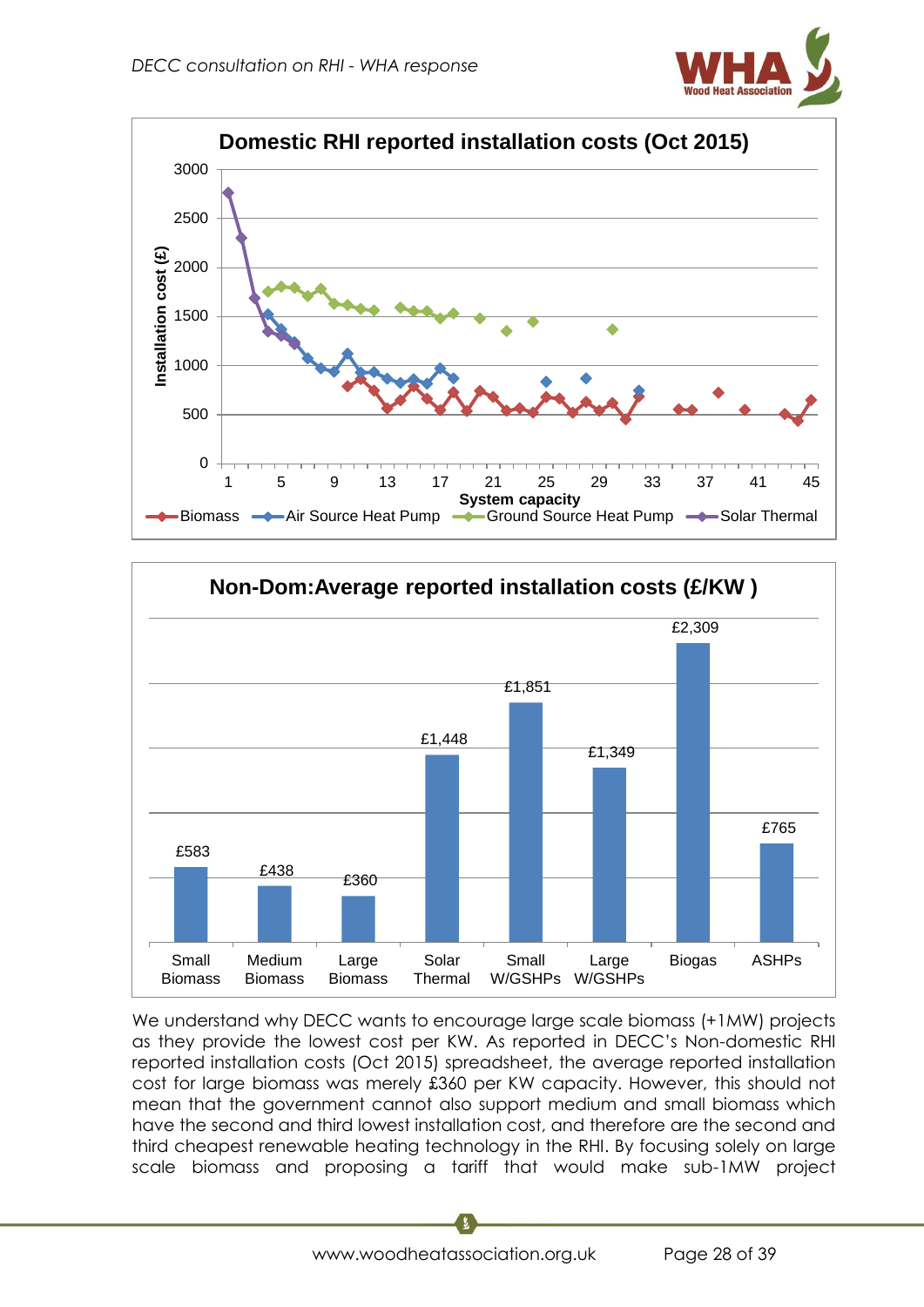

economically unviable, the Government is losing out on very low cost renewable heating that would help to meet 2020 targets.

#### Large scale biomass may not deliver at the level expected

We understand why DECC want to support the best possible value for money from the RHI budget in term of large biomass and support this. Nevertheless, we are concerned that the proposal is insufficient to deliver the amount of heat predicted (i.e. 8.30TWh by 2020/21).

During the past 5 years of support under the non-domestic RHI, 31 plants have been accredited and further 10 have submitted a full application. In the same period, there have been 12,995 small and medium biomass boilers. In the estimation of indicative deployment by 2021 (section 2.26), DECC expects 60 large biomass plants and 5 biomass CHP plants to be deployed annually. This represents a significant increase in deployment, based on the assumption that longer term certainty for the scheme, tariff guarantees, and a potential tariff increase will be sufficient to drive this change. We very much support these proposals and believe it will unlock a market that has been unable to access the RHI because of uncertainty. Biomass heat above 1MW will also be the lowest cost renewable heat technology available in the RHI.

The growth in large biomass is predicated on conversions of a 'typical' large scale plant of 4MW capacity, currently using 50/50 oil and gas. We do not believe that sufficient number of such plants exist to achieve these targets. Most of the current large scale biomass systems have been installed in industries that have a close wood residue supply, such as sawmills and chip-board manufacturers – and the viable projects have already been done. Existing large-scale heating plants are simply not built using oil at this scale as this would be uneconomic, and they would almost invariably be connected to the gas grid if at all possible.

The promotion of large scale biomass is also vulnerable from a raw material supply perspective. Large systems to date have mostly been fed by local timber residues from forestry or sawmills, which are difficult to transport over long distances, hence this policy is further restricted to certain areas of the UK. However, medium and small scale biomass are usually fed by wood pellets, which can be supplied from far greater distances and which benefit from the strong world market and growing production. There are about 30mT of pellets traded and 42mT of production capacity in the world today, and scope for this to grow strongly and sustainably for many years to come.

It is believed that larger-scale biomass fired heat might be used in energy intensive industries, as stated in the consultation document. This policy aim also drives the change of tiering from the current 15% to the proposed 35%. However, the large heat loads that are suitable for RHI biomass are nearly always on the gas grid, which would require a higher tariff to compete with gas compared to the model in the Impact Assessment of a 4MW plant using 50% gas and 50% oil. There are large heat loads in energy intensive industry which is suitable for biomass, but there are significant barriers, such as a shortage of investment capital and a requirement for a higher rate of return than the RHI can offer.

It is worth assessing the potential for large scale biomass within the eight heat intensive sectors participating in DECC's "Industrial Decarbonisation and Energy Efficiency Roadmaps" (i.e. Iron and Steel, Chemicals, Oil Refining, Food and Drink,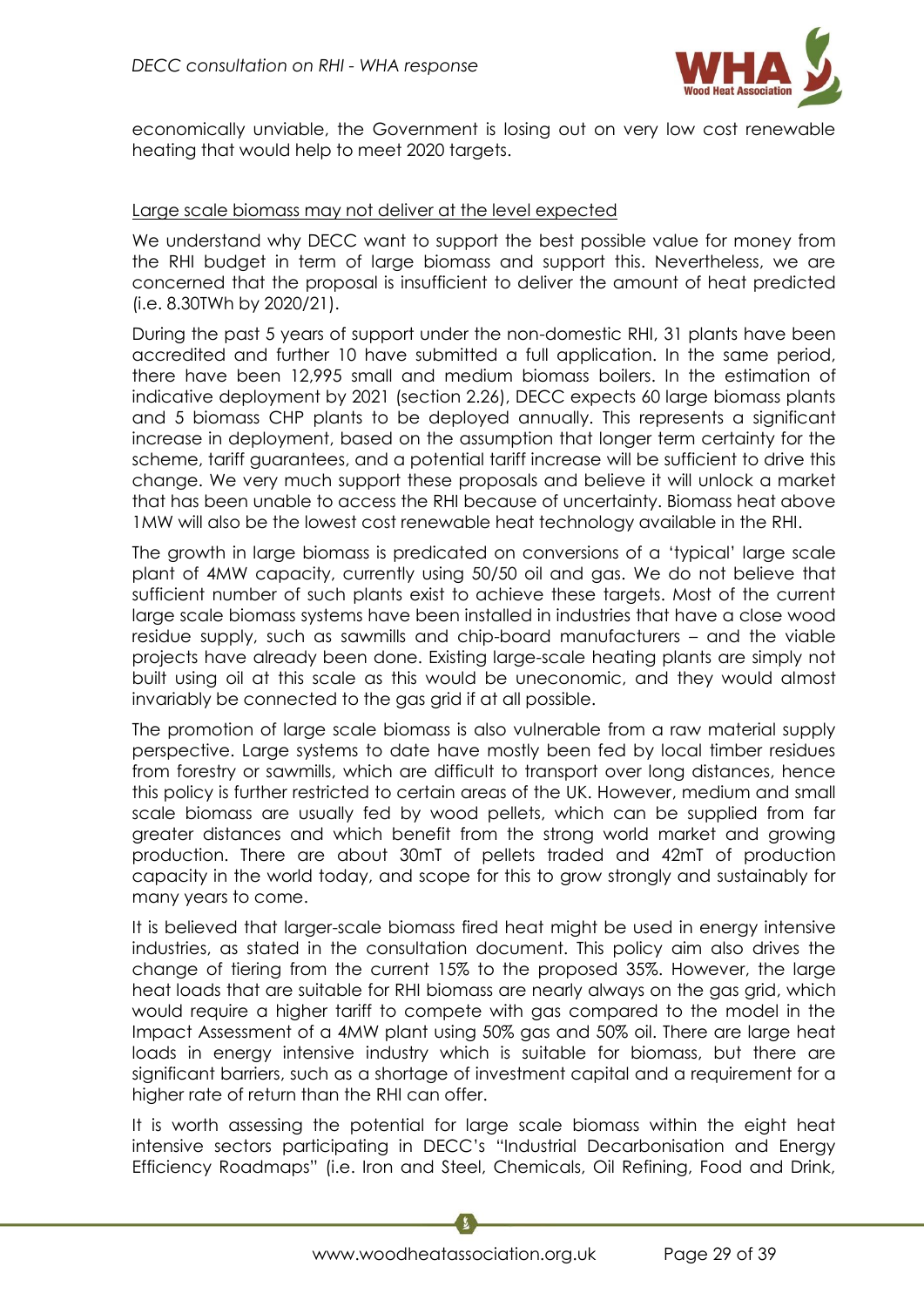

Cement, Pulp and Paper, Glass, and Ceramics). Biomass boilers are not suitable for a number of the heat loads in certain sectors such as iron and steel, cement, glass and ceramics sectors, as these use heat from furnaces and kilns. This market could be unlocked by considering to allow the direct application of renewable heat (also referred to as 'direct air') as outlined in DECC's [RHI Evidence Report: Direct](https://www.gov.uk/government/uploads/system/uploads/attachment_data/file/372992/RHI_Evidence_Report_-_Direct_Applications_of_Renewable_Heat.pdf)  [Application of Renewable Heat](https://www.gov.uk/government/uploads/system/uploads/attachment_data/file/372992/RHI_Evidence_Report_-_Direct_Applications_of_Renewable_Heat.pdf) as part of the [evidence gathering on potential](https://www.gov.uk/government/publications/evidence-gathering-on-potential-renewable-heating-technologies)  [renewable heating technologies.](https://www.gov.uk/government/publications/evidence-gathering-on-potential-renewable-heating-technologies) Without direct air, uptake in these industries is highly unlikely. The oil refineries would be unlikely to use biomass boilers as they would use the gas by-products from the refining processes. The industries that require steam or hot water heat loads (i.e. chemicals, food and drink and the pulp and paper) and therefore are suitable for biomass boiler deployment are most often connected to the gas grid, because of the lower energy cost. The comparison for large biomass should therefore not be the plant using 50% gas and 50% oil, but instead 100% natural gas. The 50/50 example is not representative of typical heat loads, and by using this would underestimate the tariff level necessary.

As outlined in the Industrial Decarbonisation and Energy Efficiency Roadmaps, there are several barriers to deployment of large biomass in the chemicals, food and drink and the pulp and paper industries. Two key barriers are the requirement for quicker returns on investments and a shortage of investment capital. However, as demonstrated in the Industrial Roadmaps Work and in the Carbon Trust's efforts over the past years, a full return on investments is required within 2-3 years, significantly shorter than the paybacks provided by the RHI. We are not suggesting that the 12.5% IRR of the non-domestic RHI should be changed, but it does not match the requirements of the eight heat intensive sectors participating in the Industrial Decarbonisation and Energy Efficiency Roadmaps with greatest potential for biomass boilers. The RHI might not be the appropriate policy tool to unlock this particular market, and this should be reflected in the forecasted deployment estimates.

Similarly, there is a high degree of competition for investment capital between projects in chemicals companies; the food and drink sector has a shorter investment cycle, as supermarkets hesitant to sign contracts longer than 12 months, and margins in are currently low; and investment funds are few in the pulp and paper sector, as they have been facing declining volumes.

Biomass CHP plants also require support from the Contract for Difference scheme. Under current proposals, these will get 12-18 months of new investment after the second CfD auction, as tariff guarantees are not available at the first auction. We do not expect any further investments from March 2019 to March 2021 because there won't be enough time to complete projects before the spending review period ends. Furthermore, with the proposed CHP tiering payback could more than double. Evidence from one member suggests that for CHP plants with 5MWth steam boiler peak capacity (0.2 MWe peak power capacity) the estimated payback would double from 8 to 17 years, and for CHP plants with 7MWth steam boiler peak capacity (1.9 MWe peak power capacity) the estimated payback would increase from 4 to 12 years.

We therefore believe it is highly unlikely that 60 large biomass plants and 5 biomass CHP will be deployed annually by 2021, and it will therefore also be unlikely that these alone will deliver 8.30TWh by 2021. Large biomass is expected to deliver 60% of all new renewable heat delivered by 2017-2021. The unlikelihood of this being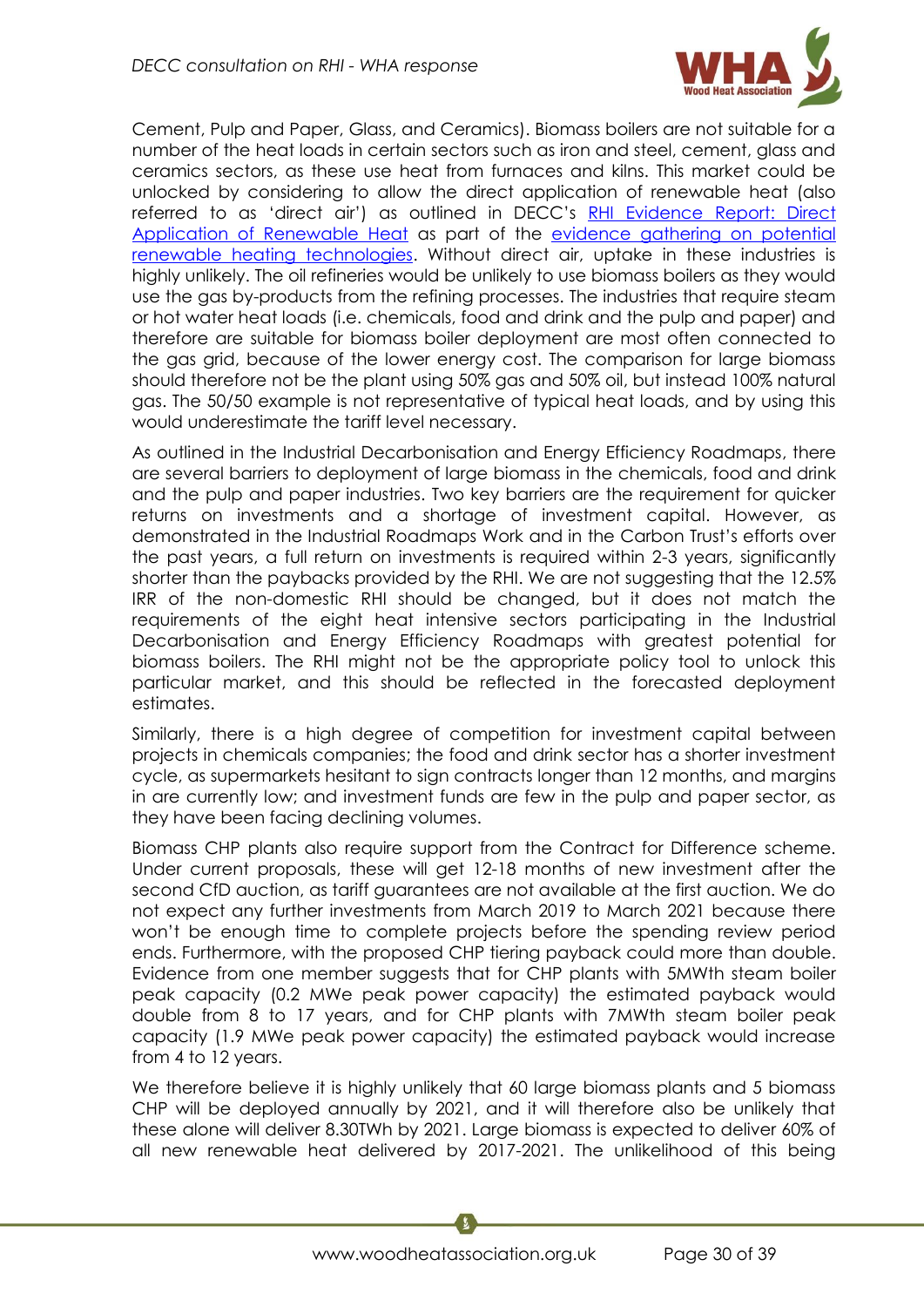

delivered alone by large biomass and CHP makes it highly unlikely and that the RHI will deliver 23.7TWh, as estimated in the Impact Assessment. Instead we would point to the small and medium biomass market which has delivered cost-effective renewable heat over the past 5 years to deliver the majority of the generated biomass heat. These markets have shown great potential and growth, and it would be unfortunate to close these markets and only gamble on the success of CHP and large biomass.

#### Small and medium biomass heat market

The support required by the sub-1MW is higher than the large biomass tariff, but this does not mean it provides less value-for-money, as in general, it is still very costeffective compared to the other renewable technologies supported under the RHI, and will mitigate the risk of non-delivery by large biomass and heat pumps.

There are for instance many opportunities to improve and heat local authority housing. With significant insulation and cladding together with new heating and hot water systems, most of these schemes need boilers ranging from 200-500kW. Anything larger than that and the schemes often become too complex or expensive to link up.

Recent figures for the financial year of 2014/2015 show 5,650 people are employed directly or indirectly by 246 companies through the biomass boiler industry in the UK (i.e. in installation and maintenance, manufacturing, and design and development). Many of these companies have established themselves mainly in the small to medium biomass market and have strategically procured and trained staff to accommodate the growth in this industry based on predictions such as those in the Government's NREAP. Similarly, biomass fuel producers, an industry with over 6100 jobs and 340 companies, will have also expanded their operations in-line with demand caused by growth seen in the small and medium biomass sector.

The current proposals are likely to cause the collapse of the whole small and medium biomass installation supply chain, and much of the fuel supply, with significant reduction of jobs created over the past five years. This would result in the industry shrinking into one of mainly service; maintenance and fuel supply of existing boiler instillations. Many professionals who have attained expertise in the instillation sector will be left with obsolete skills as these cuts will cause their redundancy by curtailing demand. Even the fuel supply industry will face adversity as investments have been made to accommodate the anticipated increasing demand. This will represent the loss of five years' worth of government effort and investment that have helped built a mature and stable industry. DECC has spent considerable efforts supporting training, skills, development of industry standards, and quality of installations, which will all be lost if these proposals are enacted. This does not include the substantial private investment that has gone into the sector to develop these areas. We therefore strongly urge the Government to rethink its proposal to reduce the biomass support to the proposed levels of 2.03-2.9p/kWth.

#### **b. Within the range 2.03** – **2.90p/kWh what is the appropriate Tier 1 level of support for biomass boilers?**

We do not agree that 2.03-2.9p/KWh is appropriate for Tier 1, as this would make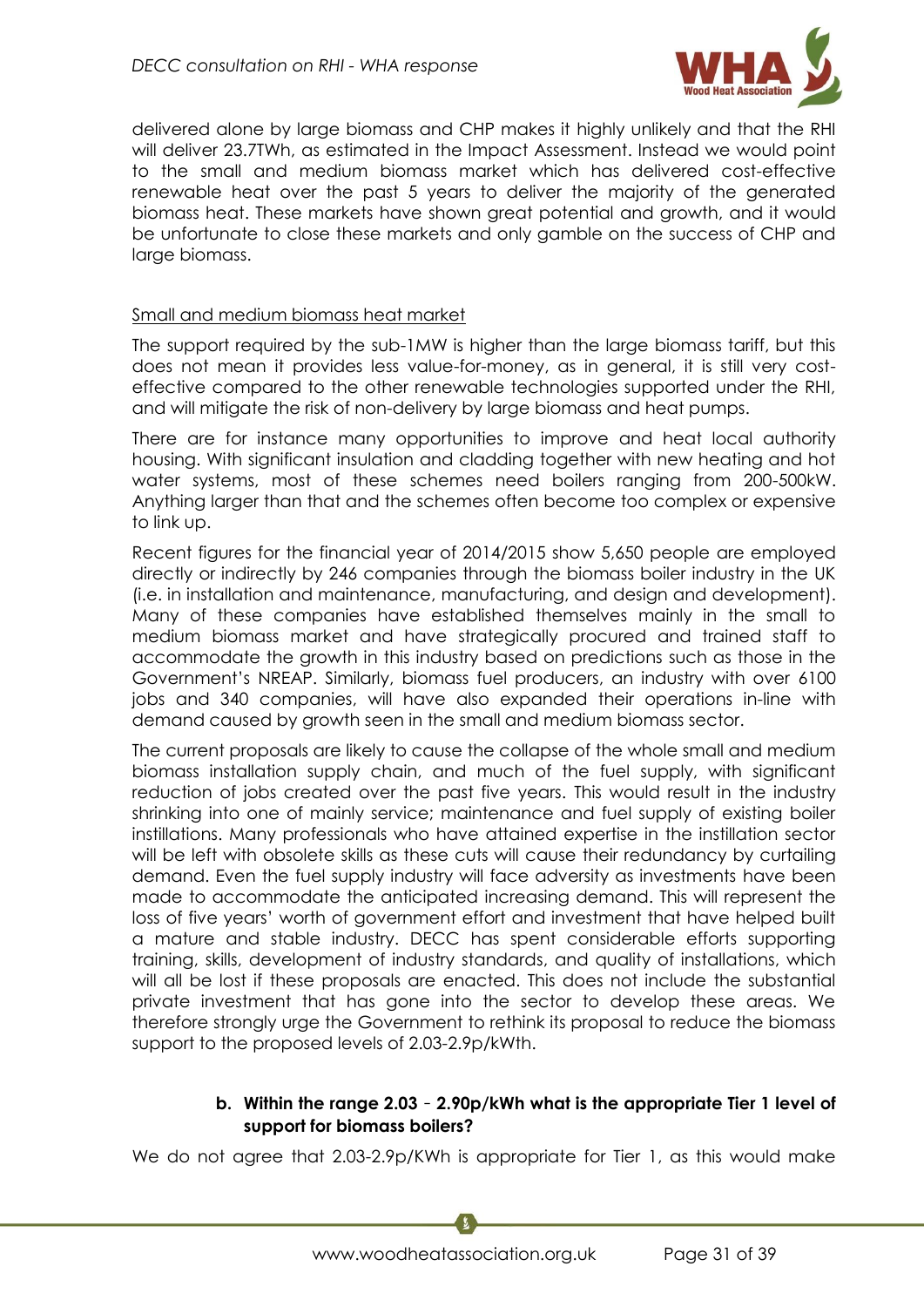

medium and small biomass economically unviable. For further detail, see answer to question 40a.

#### **41.**

- **a. Do you agree that the appropriate tariff level for Tier 2 support for biomass boilers is in the range 1.80** – **2.03p/kWh? Yes / No.**
- **b. What is the appropriate level of Tier 2 support for biomass boilers, within the range 1.80** – **2.03 p/kWh?**

#### **Please provide any available evidence in support of your response.**

See answer to question 40a.

Should DECC still pursue a single biomass boiler tariff below 3p/kWh then we advise against tiering, as this distorts the market away from large industrial users of heat. With a tariff below 3p/kWth tiering is not necessary, as because the RHI payments would be below the marginal cost of generation. This would provide a simpler policy.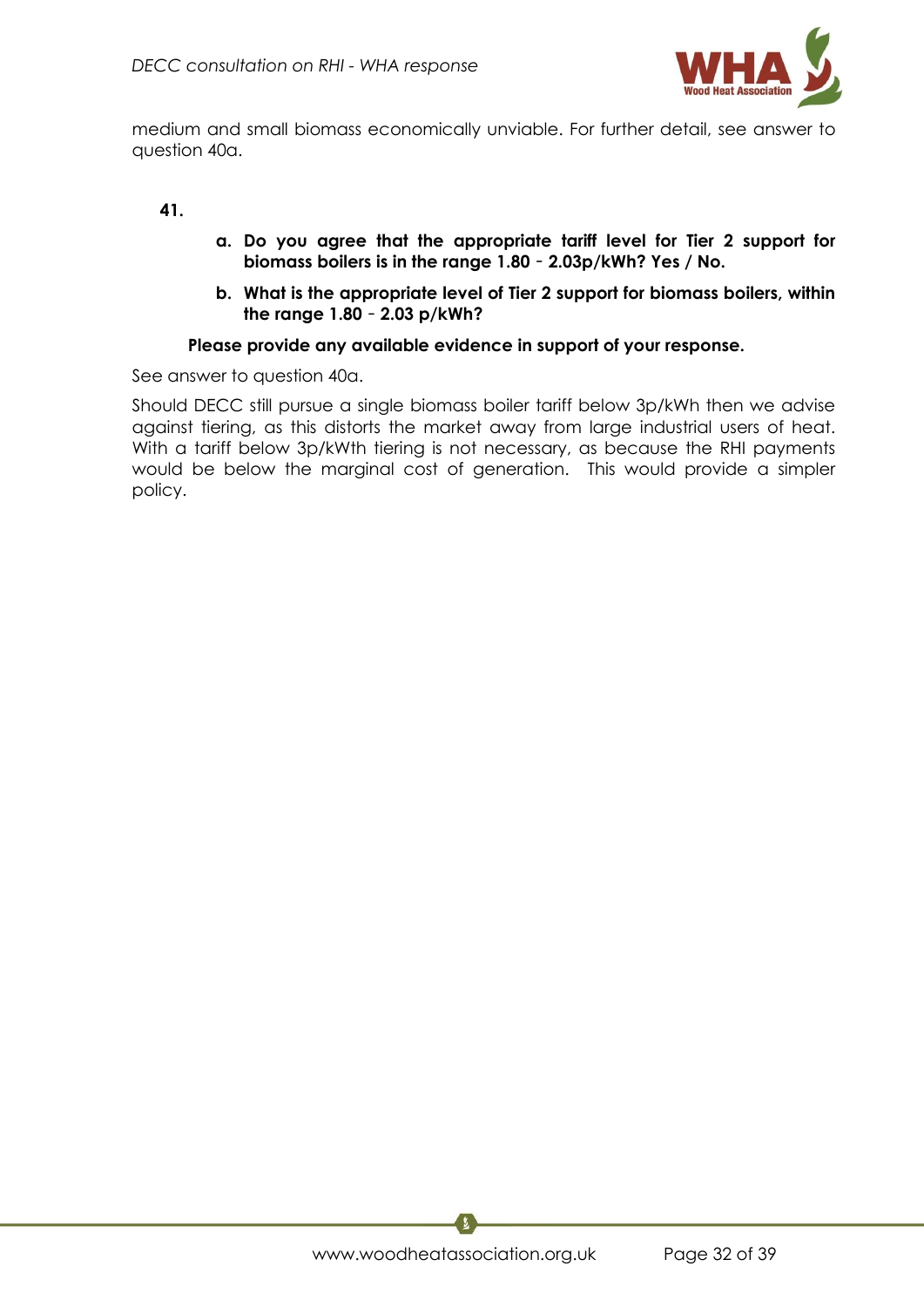

## **Non-domestic RHI: Biomass Combined Heat and Power**

- **42.**
- **a. Do you agree we should maintain a 4.17/kwh CHP biomass tariff (please consider the below question on tiering when providing your responses)? Yes / No.**
- **b. Are there any types of plants (e.g. heat-led, power-led plants, plants of certain capacities) that may be overcompensated through the receipt of the 4.17p/kWh tariff? Yes / No.**

**Please provide any evidence you may have to support your answer.**

**43.**

- **a. Do you agree with the introduction of tiering for all new biomass CHP participants? Yes / No.**
- **b. Do you agree with the proposed tier threshold of a 35% load factor? Yes / No.**
- **c. What is the appropriate level of the tier 2 tariff, within the range 1.8 2.03p/kWh?**

**Please provide any available evidence in support of your responses. In particular, this should indicate why the arrangements for CHP should be set differently to those proposed for biomass heating-only systems (where we are proposing that Tier 1 could be set at a level equivalent to a 35% load factor and Tier 2 would be set between 1.8** – **2.03p/kWh).**

We understand that DECC intends to introduce a minimum 20% electrical efficiency for biomass CHP plants through CHPQA in line with the fossil fuel CHP criteria. The CHPQA is based around power generation led schemes such as gas turbines and engines. In these schemes the power generation is the main requirement, with heat being secondary. As such it is usual for the Power Efficiency to be greater than a 20% threshold simply because power generation is the principal use of the fuel input not, because the power generation is necessarily efficient. For biomass CHP plants the main requirement is heat generation, usually for process use. The power efficiency is therefore often lower than 20% as it is not the main purpose of the plant.

Furthermore, there is also need for clarification on the link between tariff guarantees and CHPQA. From our understanding of the consultation proposal, it might be possible to get a tariff guarantee, as pre-CHPQA is not available.

We are concerned that implementing a tiered tariff for CHP will remove the incentive to site CHP plants where there is a valid, and stable, heat use and reduce their efficiency. We therefore advise against tiering for biomass CHP. For very large CHP projects, heat users will be sequentially added to a district heating network over many years. To ensure there remains an incentive to continue adding projects so that maximum renewable heat can be generated, the RHI must not be tiered for CHP.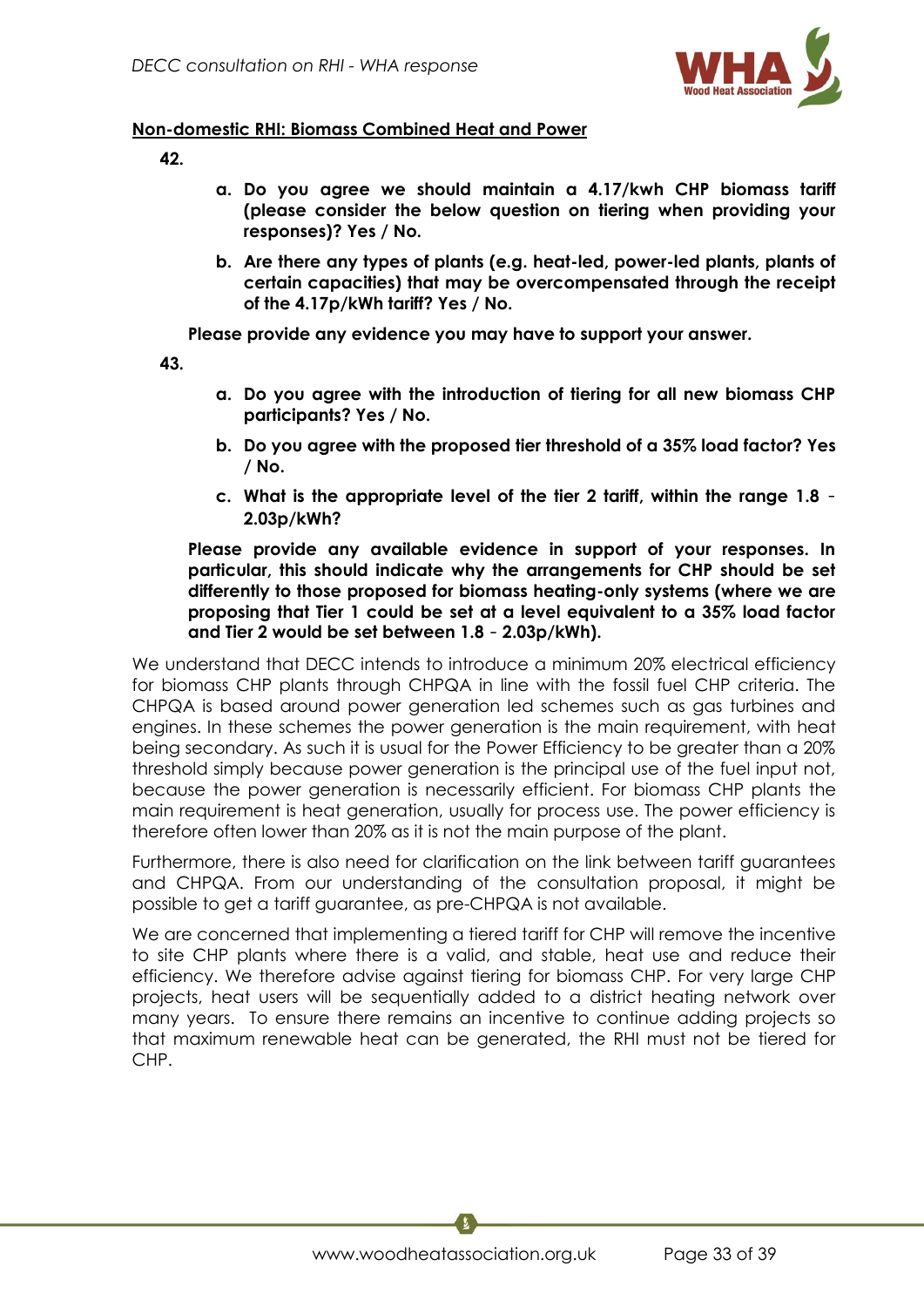

## **Non-domestic RHI: Other technologies**

- **44. Do you agree with our proposal to retain the existing tariff level for deep geothermal plant? Yes / No. Please provide evidence to support your response.**
- **45. Do you agree that we should withdraw support for new solar thermal systems in the Non-Domestic RHI from 2017? Yes/No. Please provide evidence to support your response.**

Please see our response to question 25.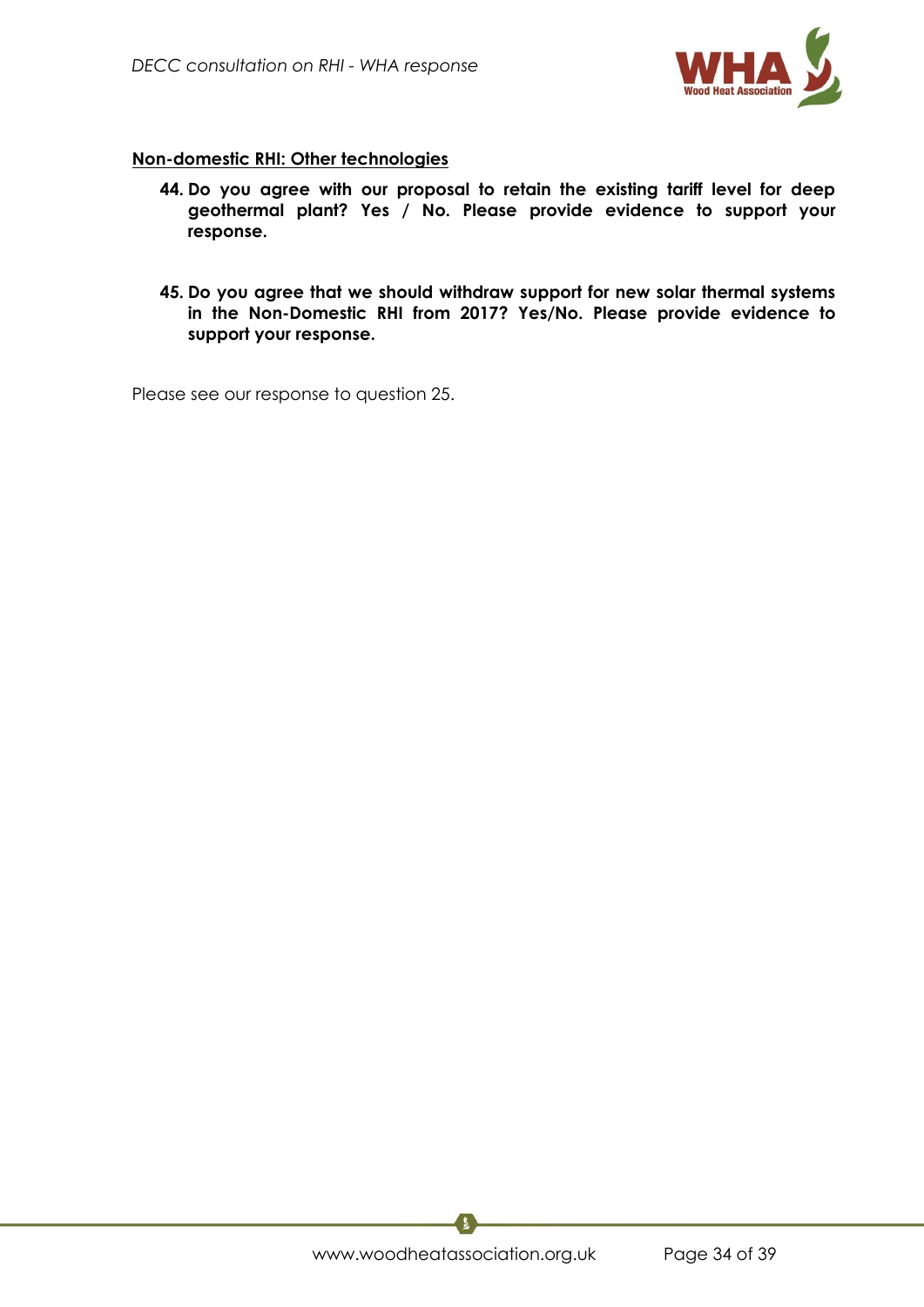

## **Non-domestic RHI: Tariff guarantees**

**46.**

- **a. Our policy on tariff guarantees is that they should only be available to projects with long-lead times and which involve high capital expenditure. Do you agree installed capacity is a reasonable proxy measure for these criteria? Yes / No.**
- **b. If No, what alternative proxy would you suggest?**

Yes, we agree.

- **c. Do you agree with the suggested capacity limits for eligibility for tariff guarantees as set out in paragraph 11.15? Yes / No.**
- **d. If No, what capacity limits would you suggest? Please provide evidence in support of your answer.**

We agree with the proposal, as biomass CHP, deep geothermal, biomethane (all larger in the nature of the projects), 2MWth+ Biomass and 600kWth+ Biogas installations have longer lead times from planning to construction to commissioning.

Tariff uncertainty is one of the biggest constraints on larger renewable heat projects. Some projects have lead times of several years, and the risk of the given tariff being reduced several times or not existing at the commissioning date constitutes a significant barrier to these projects.

Considering the increased value-for-money and cost-efficiency of larger projects, given that they receive a lower tariff, it is vital to ensure the right regulatory framework and support for these large scale projects.

We agree with most of the proposed boundaries. Biomass CHP, deep geothermal and biomethane all tend to be larger projects, as they often first become financially viable at scale. Biomass installations over 2MWth and biogas installations over 600kWth face the same issues as the three aforementioned technologies in terms of long lead times and would benefit from the certainty tariff guarantees would provide. There is also an argument for extending guarantees to biogas CHP 200- 599kWth, as these projects can still take 20-30 months from early work to commissioning. We believe tariff guarantees have potential to unlock previously unobtainable markets.

As mentioned in our answer to question 2b, we would be concerned the budget cap will lead to an increased use of tariff guarantees for all projects which tariff guarantees were available to. As recognised in the consultation document, there is a risk with all tariff guarantees and similar policies (pre-accreditation in the Feed-in Tariff scheme) that the criteria for obtaining a guarantee are not sufficiently strict, and budget is therefore locked away for a project that will never commission. We are therefore concerned about how this would impact the budget cap, as many unviable projects with tariff guarantees that will never commission, would trigger the budget cap, and close the RHI for new applications, despite having unspent budget.

One suggestion to mitigate this risk is to make tariff guarantee unavailable before the point where concern raises about overspending the budget and closure of the RHI. Much less damage will be done by a premature closure of the tariff guarantee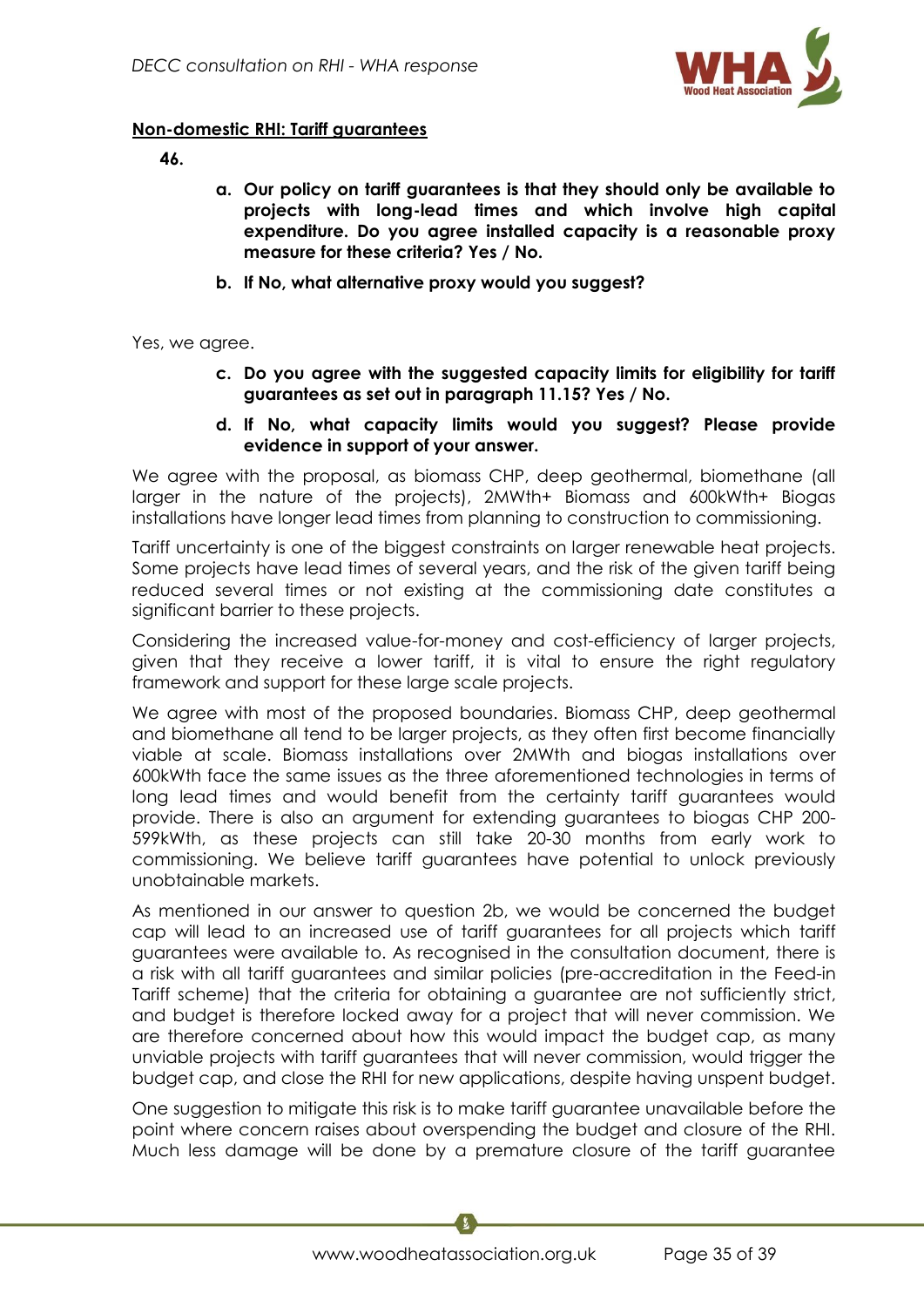

scheme than by a premature closure of the RHI.

**47.**

- **a. Please provide your views on the application process outlined in paragraphs 11.27** – **11.56, specifically:**
	- **i. Can this process work for industry (i.e. does it fit with business planning and management of projects)?**
	- **ii. What modifications could be made to improve it?**
- **b. We propose to award the tariff guarantee at stage two of the application process, as described in paragraphs 11.33** – **11.36, but are interested in stakeholder views and evidence which may support the awarding of a tariff guarantee at stage one instead.**
- **48. It will be critical to the success of the tariff guarantee scheme that plant owners are able to provide accurate maximum plant capacities and reliable expected annual eligible heat output or injection rates.**
	- **a. We therefore invite stakeholder views on the approach described at paragraphs 11.48** – **11.49 which proposes limiting the level of RHI payment based on the declared maximum capacity of plants.**
	- **b. We also invite views on the proposals to require applicants to provide separate evidence that substantiates heat loads; as well as alternative approaches to this issue.**
- **49. We require a high degree of certainty that a tariff guarantee for large Ground and Water Source Heat Pumps can operate within the proposed framework.**
	- **a. We welcome evidence of whether the requirement to reach financial close as it is currently proposed can work for Ground and Water Source Heat Pumps.**
	- **b. Please suggest any alternative approaches to financial close, or minor modifications to the application process to improve its operation with regard to large heat pumps. Any approach would need to provide DECC with sufficient assurance that large Ground and Water Source Heat Pump projects will go ahead and commission.**

**50.**

- **a. Do you agree with the suggested capacity limits for Air to Water Heat Pumps and to Ground and Water Source Heat Pumps who wish to apply for preliminary accreditation? Yes / No.**
- **b. If No, what capacity limits would you suggest? Please provide evidence in support of your answer.**
- **c. Please provide any evidence and reasoning to support the extension of tariff guarantees to Air to Water heat pumps, and suggest what capacity limit should apply, if any.**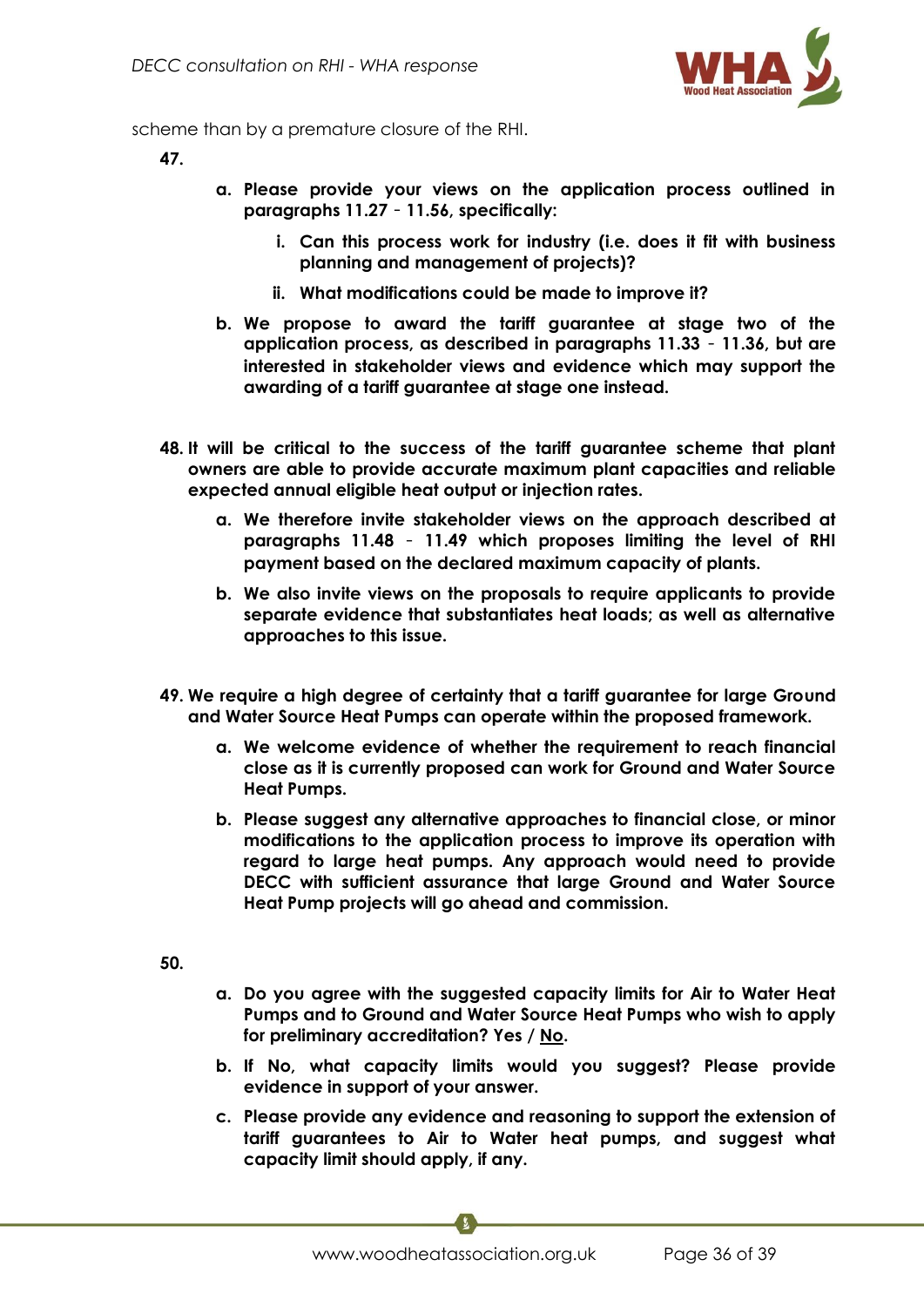

The motivation for introducing tariff guarantee is as stated in the consultation document to overcome the uncertainty the degression mechanism creates for large projects with long lead times. Introducing tariff guarantees also brings some risks as highlighted by the questions above, namely locking in budget for projects that will never commission and triggering degressions for new projects. These are considerable risks, causing the government to introduce barriers and qualifying criteria to obtain the guarantees.

We would be concerned that the limit might be too low for heat pumps, which could lead to unspent budget, but do recognise that lead times can be very long for smaller projects considering the complexity of grid connections for certain properties.

**51. Tariff Guarantees would provide larger plant with certainty of the tariff they will receive ahead of their commissioning, provided they meet eligibility criteria including demonstration that financial close has been reached on the project. Do you agree that a plant granted a tariff guarantee should be protected from any scheme closure if the budget cap (described in Chapter 3) is subsequently assessed as likely to be hit, meaning that it will still be able to commission and be accredited or registered onto the scheme? Yes / No.**

**When considering your response it is important to recognise that a plant granted a tariff guarantee (but not yet accredited/registered) will be counted towards our assessment of estimated spend and whether budget management trigger levels have been met and/or the budget cap is likely to be hit; and that this approach to counting tariff guarantee plant will therefore affect when budget management triggers are met and any scheme closure is triggered.**

This is a concern that has been raised by members of the REA, as explained in our answer to question 4. In particular, this may become an issue if some of the projects that have obtained tariff guarantees do not go ahead and reach completion for whatever reason. The cap would end up being hit and/or degression triggered because of speculative projects.

This can be addressed by having a mechanism in place within the scheme to account for projects that have dropped out and reallocate their associated spent back to the scheme spent. There could be a mechanism in place whereby Ofgem must to be informed by developers if they are unable to complete a project after they have been awarded tariff guarantees.

**52. Do you have any thoughts as to how to minimise the above risk of counting committed spend from plant awarded a tariff guarantee and the potential this has to result in premature scheme closure?**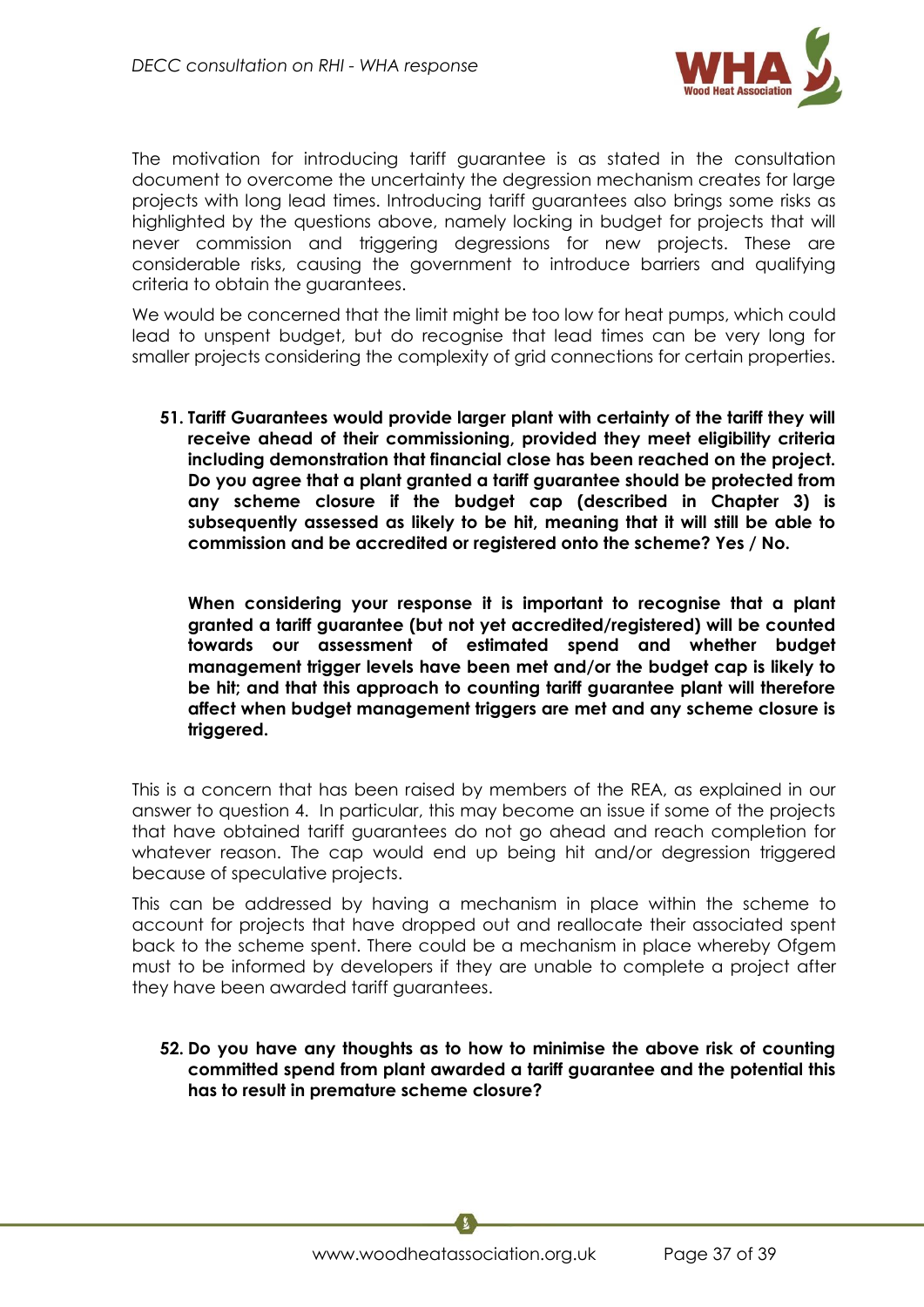

## **Conclusion**

- **53. Does your interest in the RHI relate to the operation of the scheme in a particular geographical area?**
	- **a. England**
	- **b. Wales**
	- **c. Scotland**
	- **d. GB-wide**
- **54. We are interested in stakeholders**' **experience of our regular RHI deployment statistics publications.**
	- **a. Do you use these statistics? Yes / No.**
	- **b. If yes, for what purpose?**

Deployment monitoring and degression forecast.

## **c. Is there any information within the statistics that you find especially useful? Yes / No. Please expand.**

We have in the past used information from every single tab in the monthly deployment statistics, and find them all necessary and useful.

## **d. Is there any information not provided in the statistics that you would find useful? Yes / No. Please expand.**

There is currently no information on bioenergy sustainability in the statistics. We would find this very useful, if it were to be included.

## **55. Do you have any further comments or suggestions on the proposals included in this consultation, or on the RHI in general?**

In table C6 (Profile of renewable heat generation under the central scenario) in the impact assessment, DECC states that 31.14TWh of baseline renewable heat is expected to be delivered outside of the RHI in 2016-2021. This is sourced from the [Domestic Wood Survey](https://www.gov.uk/government/uploads/system/uploads/attachment_data/file/517572/Summary_results_of_the_domestic_wood_use_survey_.pdf) carried out during 2015, which assesses the level of domestic wood heat generated in the UK. However, we are sceptical about the validity of this assessment.

The 31.14TWh is evidently mainly, if not entirely, assumed to be wood heating through biomass boilers, wood stoves, and open fires etc., which are not eligible for RHI support. However, prior to the RHI, sales of biomass boilers were minimal, and the volumes since the introduction of the RHI demonstrate that this part of the market is a tiny fraction of the total assumed market, even under strong stimulus. If assuming that the vast majority of the baseline heating is from wood stoves and open fires, it is still highly unlikely that this amount of stoves and open fire are delivering 31.14TWh of